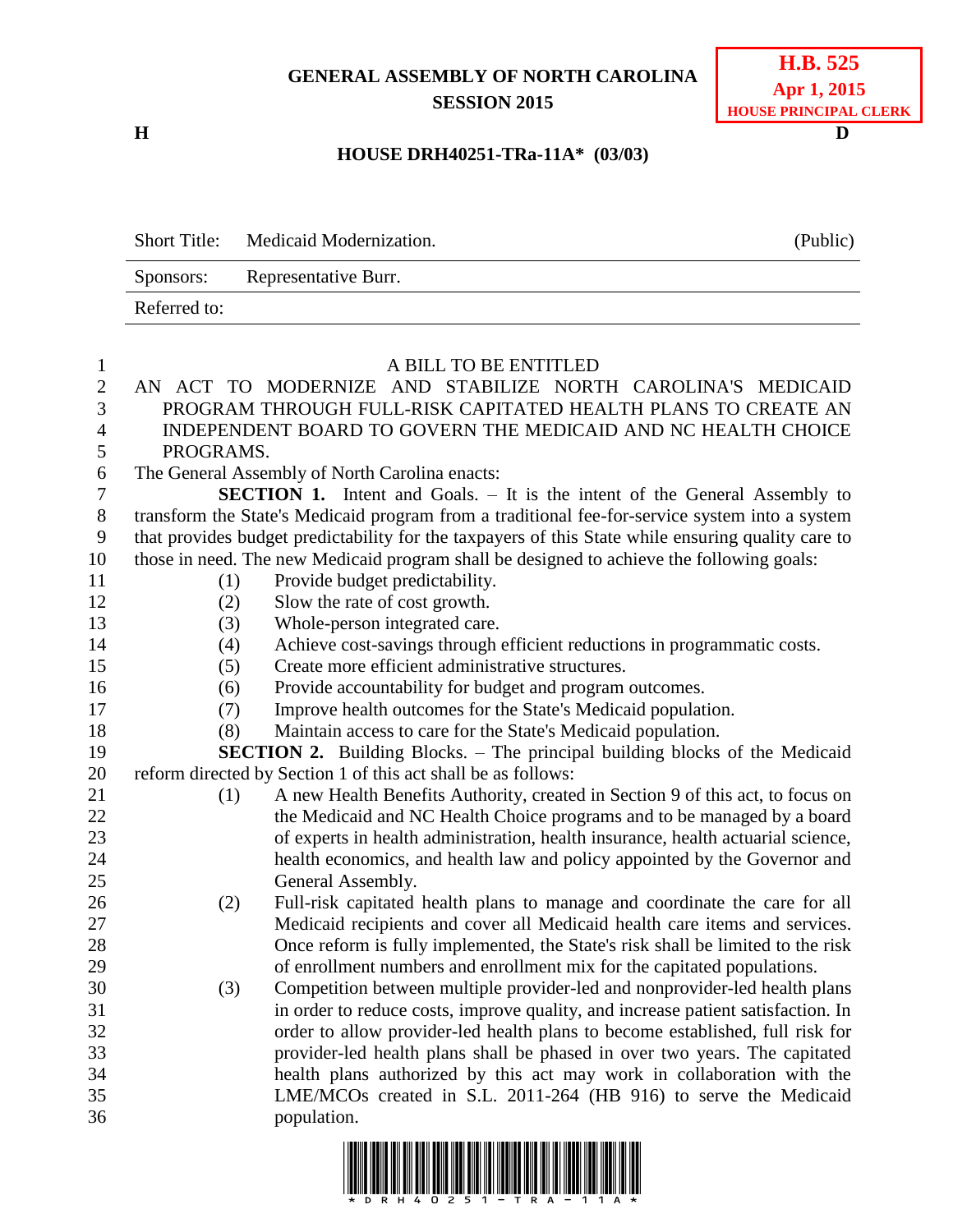|     | <b>General Assembly of North Carolina</b>                                                                                                                                                                                                                                                                                                                                                                                                                                                                                                                                                                                                                                                                                                                                                                                                                                                                                                  | <b>Session 2015</b> |
|-----|--------------------------------------------------------------------------------------------------------------------------------------------------------------------------------------------------------------------------------------------------------------------------------------------------------------------------------------------------------------------------------------------------------------------------------------------------------------------------------------------------------------------------------------------------------------------------------------------------------------------------------------------------------------------------------------------------------------------------------------------------------------------------------------------------------------------------------------------------------------------------------------------------------------------------------------------|---------------------|
| (4) | Regional health plans, subject to the following:<br>In defining regions, the Health Benefits Authority shall consider<br>a.<br>Community Care of North Carolina (CCNC) regions, catchment<br>areas of local management entities that have been approved to<br>operate as managed care organizations (LME/MCOs), hospital<br>referral patterns, or other appropriate criteria.<br>Multiple plans shall be offered in each region, with at least one<br>$\mathbf b$ .<br>provider-led plan per region.<br>Notwithstanding sub-subdivision b. of this subdivision, if multiple<br>c.<br>plans cannot be established for a rural area, then, as allowed by<br>42 C.F.R. § 438.52, those rural areas may operate with one plan, and<br>that plan may be either provider-led or nonprovider-led.<br>d.<br>Health plans that contract to cover a rural area may be awarded a<br>contract to cover an urban area that is contingent upon continued |                     |
|     | coverage in the rural area.                                                                                                                                                                                                                                                                                                                                                                                                                                                                                                                                                                                                                                                                                                                                                                                                                                                                                                                |                     |
| (5) | Risk-adjusted capitated rates based on eligibility categories, geographic                                                                                                                                                                                                                                                                                                                                                                                                                                                                                                                                                                                                                                                                                                                                                                                                                                                                  |                     |
|     | areas, and clinical risk profiles of recipients.                                                                                                                                                                                                                                                                                                                                                                                                                                                                                                                                                                                                                                                                                                                                                                                                                                                                                           |                     |
| (6) | Participant choice of plans offering customized benefit packages that appeal                                                                                                                                                                                                                                                                                                                                                                                                                                                                                                                                                                                                                                                                                                                                                                                                                                                               |                     |
| (7) | to and meet the varied health needs of participants.<br>Mechanisms to provide incentives and encourage personal accountability for                                                                                                                                                                                                                                                                                                                                                                                                                                                                                                                                                                                                                                                                                                                                                                                                         |                     |
|     | Medicaid beneficiaries' participation in their own health outcomes.                                                                                                                                                                                                                                                                                                                                                                                                                                                                                                                                                                                                                                                                                                                                                                                                                                                                        |                     |
| (8) | Mechanisms to (i) identify Medicaid recipients who may benefit from other                                                                                                                                                                                                                                                                                                                                                                                                                                                                                                                                                                                                                                                                                                                                                                                                                                                                  |                     |
|     | State services and programs to maximize their opportunities and reduce their                                                                                                                                                                                                                                                                                                                                                                                                                                                                                                                                                                                                                                                                                                                                                                                                                                                               |                     |
|     | reliance on Medicaid for health coverage and (ii) refer those individuals to                                                                                                                                                                                                                                                                                                                                                                                                                                                                                                                                                                                                                                                                                                                                                                                                                                                               |                     |
|     | the appropriate other services and programs.                                                                                                                                                                                                                                                                                                                                                                                                                                                                                                                                                                                                                                                                                                                                                                                                                                                                                               |                     |
| (9) | Strong performance measures and metrics to hold providers accountable for                                                                                                                                                                                                                                                                                                                                                                                                                                                                                                                                                                                                                                                                                                                                                                                                                                                                  |                     |
|     | quality outcomes.                                                                                                                                                                                                                                                                                                                                                                                                                                                                                                                                                                                                                                                                                                                                                                                                                                                                                                                          |                     |
|     | <b>SECTION 3.</b> Time Line. – The following milestones for Medicaid reform should<br>occur no later than the following dates:                                                                                                                                                                                                                                                                                                                                                                                                                                                                                                                                                                                                                                                                                                                                                                                                             |                     |
| (1) | When this act becomes law:                                                                                                                                                                                                                                                                                                                                                                                                                                                                                                                                                                                                                                                                                                                                                                                                                                                                                                                 |                     |
|     | New Health Benefits Authority is created and appointments to the<br>a.                                                                                                                                                                                                                                                                                                                                                                                                                                                                                                                                                                                                                                                                                                                                                                                                                                                                     |                     |
|     | Authority Board may be made.                                                                                                                                                                                                                                                                                                                                                                                                                                                                                                                                                                                                                                                                                                                                                                                                                                                                                                               |                     |
|     | New legislative oversight committee is created to oversee Medicaid<br>$\mathbf b$ .                                                                                                                                                                                                                                                                                                                                                                                                                                                                                                                                                                                                                                                                                                                                                                                                                                                        |                     |
|     | and NC Health Choice programs.                                                                                                                                                                                                                                                                                                                                                                                                                                                                                                                                                                                                                                                                                                                                                                                                                                                                                                             |                     |
| (2) | October 1, 2015:                                                                                                                                                                                                                                                                                                                                                                                                                                                                                                                                                                                                                                                                                                                                                                                                                                                                                                                           |                     |
|     | Division of Medical Assistance of the Department of Health and<br>a.                                                                                                                                                                                                                                                                                                                                                                                                                                                                                                                                                                                                                                                                                                                                                                                                                                                                       |                     |
|     | Human Services is transferred to new Health Benefits Authority.<br>Health Benefits Authority is designated as the single state agency for<br>b.                                                                                                                                                                                                                                                                                                                                                                                                                                                                                                                                                                                                                                                                                                                                                                                            |                     |
|     | the administration of Medicaid and NC Health Choice.                                                                                                                                                                                                                                                                                                                                                                                                                                                                                                                                                                                                                                                                                                                                                                                                                                                                                       |                     |
| (3) | April 15, 2016:                                                                                                                                                                                                                                                                                                                                                                                                                                                                                                                                                                                                                                                                                                                                                                                                                                                                                                                            |                     |
|     | Initial report on reform plan details is submitted by the Health<br>a.                                                                                                                                                                                                                                                                                                                                                                                                                                                                                                                                                                                                                                                                                                                                                                                                                                                                     |                     |
|     | Benefits Authority, as provided in Sections 4 and 5 of this act.                                                                                                                                                                                                                                                                                                                                                                                                                                                                                                                                                                                                                                                                                                                                                                                                                                                                           |                     |
| (4) | February 1, 2017:                                                                                                                                                                                                                                                                                                                                                                                                                                                                                                                                                                                                                                                                                                                                                                                                                                                                                                                          |                     |
|     | Receive final approvals from Centers for Medicare & Medicaid<br>a.                                                                                                                                                                                                                                                                                                                                                                                                                                                                                                                                                                                                                                                                                                                                                                                                                                                                         |                     |
|     | Services (CMS) for the reform plan.                                                                                                                                                                                                                                                                                                                                                                                                                                                                                                                                                                                                                                                                                                                                                                                                                                                                                                        |                     |
| (5) | July 1, 2017:                                                                                                                                                                                                                                                                                                                                                                                                                                                                                                                                                                                                                                                                                                                                                                                                                                                                                                                              |                     |
|     | Capitated health plans begin.<br>a.<br>Phase-in to full risk for provider-led plans begins.<br>b.                                                                                                                                                                                                                                                                                                                                                                                                                                                                                                                                                                                                                                                                                                                                                                                                                                          |                     |
|     | July 1, 2019:                                                                                                                                                                                                                                                                                                                                                                                                                                                                                                                                                                                                                                                                                                                                                                                                                                                                                                                              |                     |
| (6) |                                                                                                                                                                                                                                                                                                                                                                                                                                                                                                                                                                                                                                                                                                                                                                                                                                                                                                                                            |                     |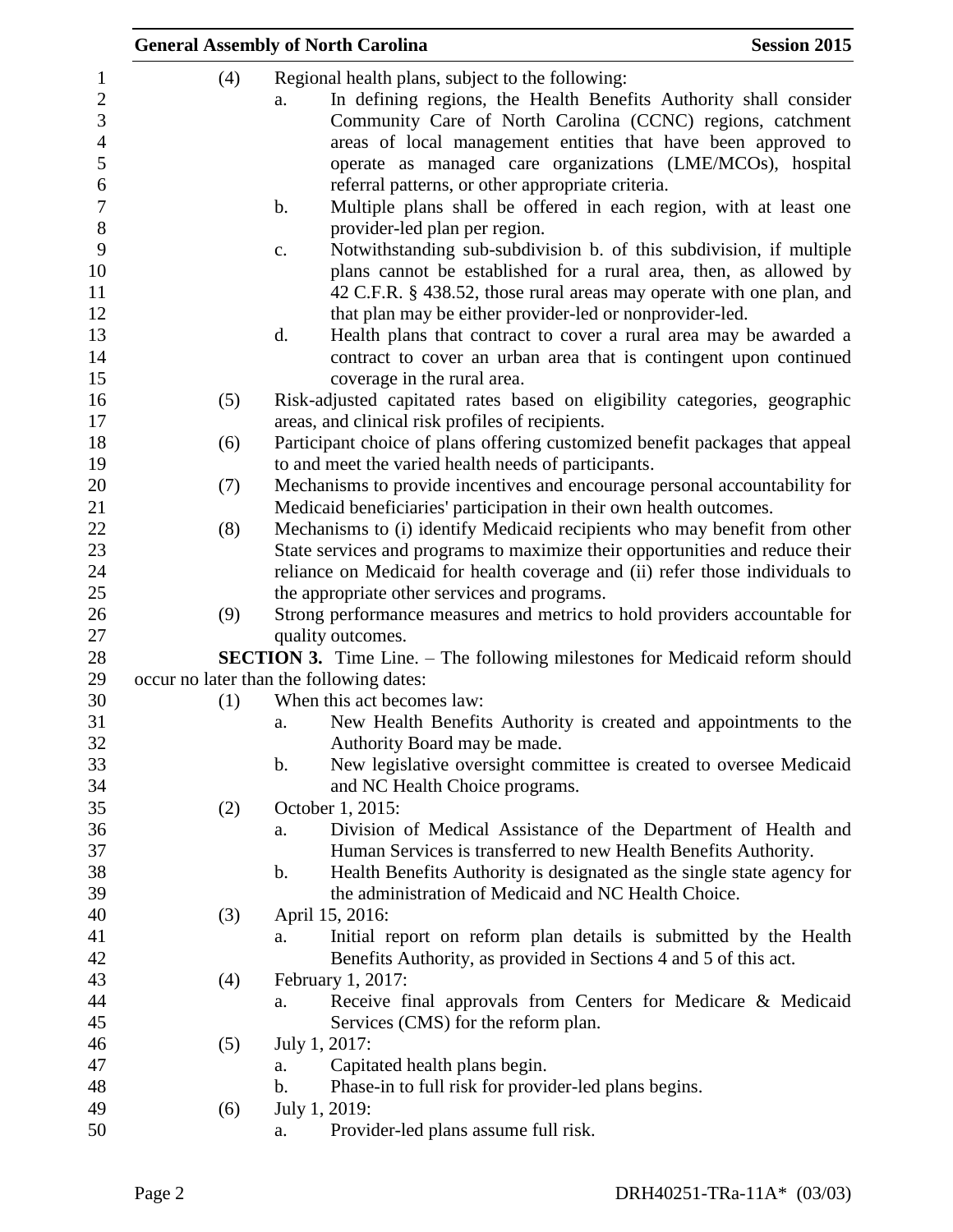#### **General Assembly of North Carolina Session 2015 SECTION 4.** Development of Detailed Plan. – The Health Benefits Authority shall develop with stakeholder input a detailed plan for Medicaid reform that meets the goals listed in Section 1 of this act and includes the building blocks listed in Section 2 of this act and the time line in Section 3 of this act. The plan shall provide for strategic changes to the State's Medicaid system and shall include the following: (1) Proposed waivers, including Section 1115 waivers, or State plan amendments (SPAs) as may be necessary to implement and secure federal financial participation in the Medicaid reform required by this act. (2) Proposed legislation making the necessary amendments to the General Statutes to enact the recommended changes to the system of governance, 11 structure, and financing. (3) An estimate of the amount of State and federal funds necessary to implement the changes. The estimate should indicate costs of each phase of implementation and the total cost of full implementation. (4) An estimate of the amount of long-term savings in State funds expected from the changes. The estimate should show savings expected in each phase of implementation and the total amount of savings expected from full implementation on an annual basis. (5) The details of the two-year risk phase-in for the provider-led capitated plans. (6) The regions defined by the Health Benefits Authority, any population or provider thresholds used in defining regions, and the number of expected plans per region and how many are expected to be provider-led and nonprovider-led. (7) Any populations or diseases for which specialty plans may be established. (8) Mechanisms for measuring the State's progress toward the reform goals listed in Section 1 of this act. (9) In consultation with Community Care of North Carolina (CCNC), the 28 quality metrics for evaluating provider and health plan success. (10) Strategies for ensuring fair negotiations among provider-led plans, nonprovider-led plans, providers, and the Health Benefits Authority. (11) A recommendation of any existing State contracts that should be transferred after June 30, 2016, to the Health Benefits Authority. (12) Methods to ensure that the Health Benefits Authority will (i) enter into contracts that are advantageous to the State and (ii) properly manage the contracts to hold contractors accountable. (13) A strategy for program integrity, including how the Health Benefits Authority and the health plans will work together to ensure that Medicaid dollars are spent appropriately. (14) A robust information technology infrastructure design, including strategies to (i) after June 30, 2016, transfer existing data and resources at the Department of Health and Human Services to the Health Benefits Authority, (ii) monitor performance of health plans, and (iii) provide information to and receive information from service providers. (15) An examination of the role of counties in the Medicaid eligibility determination process, and whether alternatives, such as State-administered or regional eligibility determination programs, would be more efficient or effective. **SECTION 5.** Report of Detailed Plan. – By April 15, 2016, the Health Benefits Authority shall report to the General Assembly the Authority's strategic plan for the Medicaid reform required under Section 4 of this act. If a detailed plan cannot reasonably be completed

by April 15, 2016, the Health Benefits Authority shall (i) inform the report recipients by March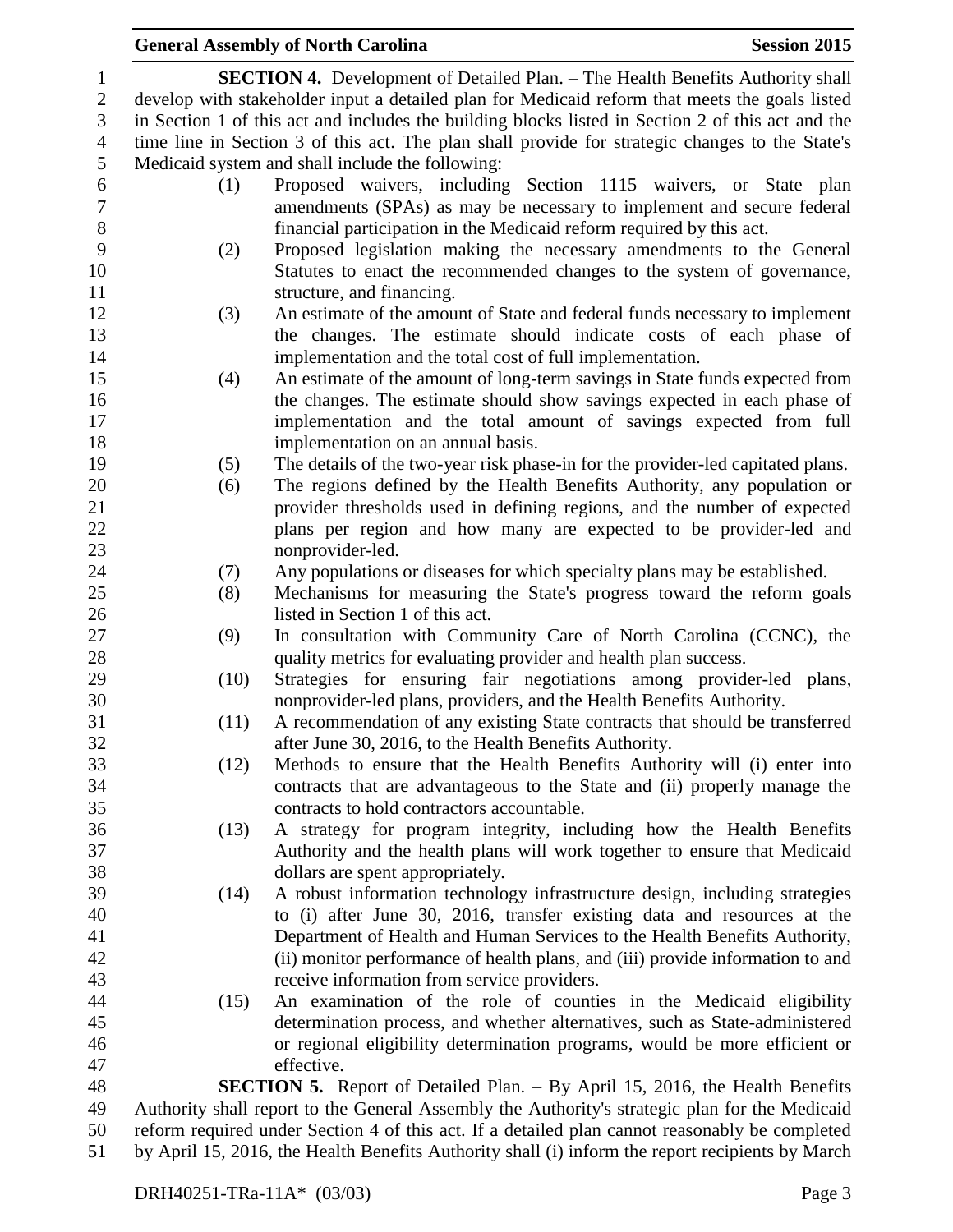#### **General Assembly of North Carolina Session 2015**

 15 that the April 15 report will be a progress report and (ii) provide by April 15 an update on the progress toward completing a plan and report on the portions of the plan that have been completed. Such a report or update shall be submitted to the Joint Legislative Oversight Committee on Medical Benefits and the Fiscal Research Division.

 **SECTION 6.** Semiannual Report. – Beginning September 1, 2016, and every six months thereafter until a final report on September 1, 2021, the Health Benefits Authority shall report to the General Assembly on the State's progress toward completing Medicaid reform. Reports shall be due to the Joint Legislative Oversight Committee on the Health Benefits Authority.

 **SECTION 7.** Maintain Funding Mechanisms. – In developing its detailed plan under Section 4 of this act, the Health Benefits Authority shall work with the Centers for Medicare & Medicaid Services (CMS) to attempt to preserve existing levels of funding generated from Medicaid-specific funding streams, such as assessments, to the extent that the levels of funding may be preserved. If such Medicaid-specific funding cannot be maintained as currently implemented, then the Health Benefits Authority shall advise the General Assembly of the modifications necessary to maintain as much revenue as possible within the context of Medicaid reform. If such Medicaid-specific funding streams cannot be preserved through the reform process or if revenue would decrease, then the Health Benefits Authority shall include that information in the cost estimates for Medicaid reform. Additionally, such funding streams should be modified so that any supplemental payments to providers are more closely aligned to improving health outcomes and achieving overall Medicaid goals.

 **SECTION 8.** Transfer DMA. – The Division of Medical Assistance (DMA) of the Department of Health and Human Services (DHHS) is hereby transferred to the Health Benefits Authority, which is created under Section 9 of this act. DMA's statutory authority, powers, duties, and functions, records, personnel, property, unexpended balances of appropriations, allocations or other funds, including the functions of budgeting and purchasing, are transferred to the Health Benefits Authority. All of DMA's prescribed powers, duties, and functions, including, but not limited to, rule making, regulation, licensing, and adoption of rules, policies, rates, regulations, and standards, and the rendering of findings, orders, and adjudications are transferred to the Board of the Health Benefits Authority. Additionally, any powers, duties, and functions performed by or in the name of DHHS for the Medicaid or NC Health Choice programs, including, but not limited to, rule making, regulation, licensing, and adoption of rules, policies, rates, regulations, and standards, and the rendering of findings, orders, and adjudications are transferred to the Board of the Health Benefits Authority.

 **SECTION 9.** New Governing Entity. – Article 3 of Chapter 143B of the General Statutes is amended by adding the following new Part:

| 37 |     | "Part 36.                                                                                  |
|----|-----|--------------------------------------------------------------------------------------------|
| 38 |     | "Health Benefits Authority.                                                                |
| 39 |     | "§ 143B-216.80. Creation and organization.                                                 |
| 40 |     | There is hereby established the Health Benefits Authority (Authority) of the Department of |
| 41 |     | Health and Human Services (Department) to operate the Medicaid and NC Health Choice        |
| 42 |     | programs. The Authority shall do the following:                                            |
| 43 | (1) | Exercise its statutory powers independently of the Department. The                         |
| 44 |     | Authority shall not be subject to the supervision, direction, or control of the            |
| 45 |     | Department.                                                                                |
| 46 | (2) | Be governed by a Board, which shall be responsible for ensuring quality                    |
| 47 |     | health outcomes to eligible recipients at a predictable cost to the taxpayers of           |
| 48 |     | this State.                                                                                |
| 49 | (3) | Function as the designated single State agency for the administration of the               |
| 50 |     | Medicaid and NC Health Choice programs.                                                    |
| 51 |     | "§ 143B-216.85. Board of the Health Benefits Authority.                                    |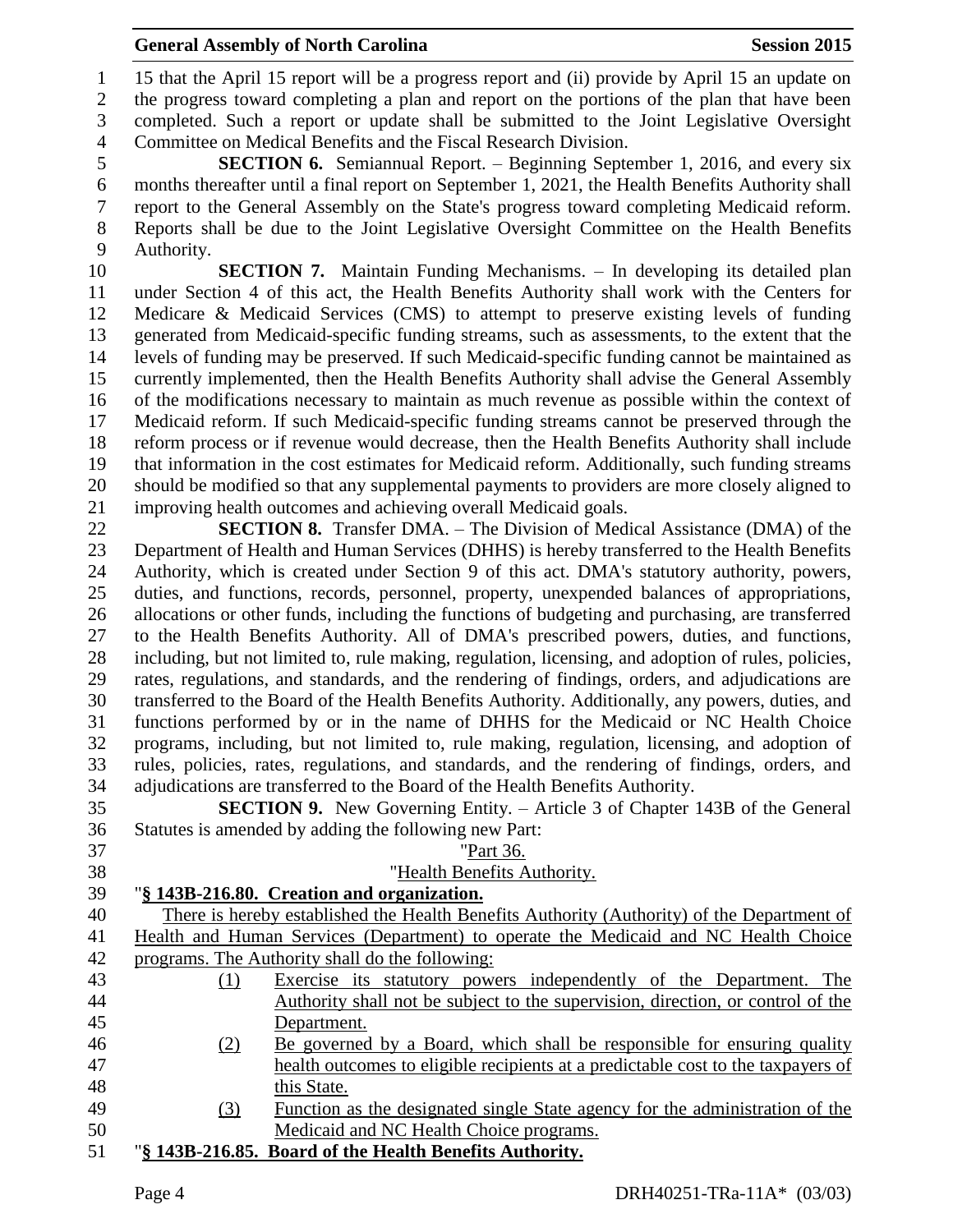| <b>Session 2015</b><br><b>General Assembly of North Carolina</b>                                                                                                                  |
|-----------------------------------------------------------------------------------------------------------------------------------------------------------------------------------|
| The Board of the Health Benefits Authority shall consist of the following:                                                                                                        |
| Three members appointed by the Governor.                                                                                                                                          |
| Two members appointed by the General Assembly, on the recommendation                                                                                                              |
| of the President Pro Tempore of the Senate.                                                                                                                                       |
| Two members appointed by the General Assembly, on the recommendation                                                                                                              |
| of the Speaker of the House of Representatives.                                                                                                                                   |
| The Secretary of Health and Human Services, who shall serve as an ex-                                                                                                             |
| officio nonvoting member of the Board.                                                                                                                                            |
| Each appointed member of the board shall have expertise from at least one of the                                                                                                  |
| following areas:                                                                                                                                                                  |
|                                                                                                                                                                                   |
| The administration of large health delivery systems.                                                                                                                              |
| Health insurance.                                                                                                                                                                 |
| Health actuarial science.                                                                                                                                                         |
| Health economics.                                                                                                                                                                 |
| Health law and policy.                                                                                                                                                            |
| In making appointments to the Board under this section, each appointing authority shall consult                                                                                   |
| with the other appointing authorities to ensure adequate representation from all of the areas of                                                                                  |
| expertise listed in this subsection.                                                                                                                                              |
| The following individuals may not serve on the Board:                                                                                                                             |
| An individual who receives or has received payments during the six months                                                                                                         |
| prior to serving on the Board for providing health care or services to                                                                                                            |
| enrollees of the North Carolina Medicaid or NC Health Choice programs.                                                                                                            |
| An individual who is or has been during the six months prior to serving on                                                                                                        |
| the Board a registered lobbyist for a provider, or association of providers,                                                                                                      |
| receiving payments from the North Carolina Medicaid or NC Health Choice                                                                                                           |
| programs, or an employee of such a lobbyist.                                                                                                                                      |
| As used in this subsection, the term "provider" includes any parent, subsidiary, or affiliated                                                                                    |
| legal entity, and the term "provider" has the same meaning as defined under G.S. 108C-2. The                                                                                      |
| "six months prior" prohibitions provided in this section shall not apply to the initial                                                                                           |
|                                                                                                                                                                                   |
| Board appointees shall serve for a term, but an appointee may be removed by his or                                                                                                |
| her appointing authority for any of the grounds set forth in G.S. $143B-13(b)$ , (c), or (d).                                                                                     |
| Appointing authorities shall fill any vacancies that arise to complete the term of the vacating                                                                                   |
|                                                                                                                                                                                   |
| In making the initial appointments, the appointing authorities shall, in order to                                                                                                 |
| stagger terms, designate one person appointed under subdivision (1) of subsection (a) of this                                                                                     |
| section, one person appointed under subdivision (2) of subsection (a) of this section, and one                                                                                    |
| person appointed under subdivision (3) of subsection (a) of this section to serve until June 30,                                                                                  |
| 2017. The remaining four appointees shall serve until June 30, 2019. Future appointees shall                                                                                      |
| serve terms of four years, with staggered terms based on this section. Board members may                                                                                          |
| serve up to two consecutive terms, not including the abbreviated two-year terms that establish                                                                                    |
| staggered terms or terms of less than two years that result from the filling of a vacancy.                                                                                        |
| The Board shall elect a chair from among the voting members of the Board.                                                                                                         |
| The Board shall meet at least monthly until July 1, 2017, and at least quarterly                                                                                                  |
| thereafter. The Board may also meet at the call of the chair or at the request of a majority of the                                                                               |
| voting Board members. A majority of the voting Board members constitutes a quorum for                                                                                             |
|                                                                                                                                                                                   |
|                                                                                                                                                                                   |
| conducting business.                                                                                                                                                              |
| Board members shall serve as fiduciaries for the Medicaid and NC Health Choice<br>programs and are subject to the duty of care, the duty of loyalty, and the duty of obedience as |
|                                                                                                                                                                                   |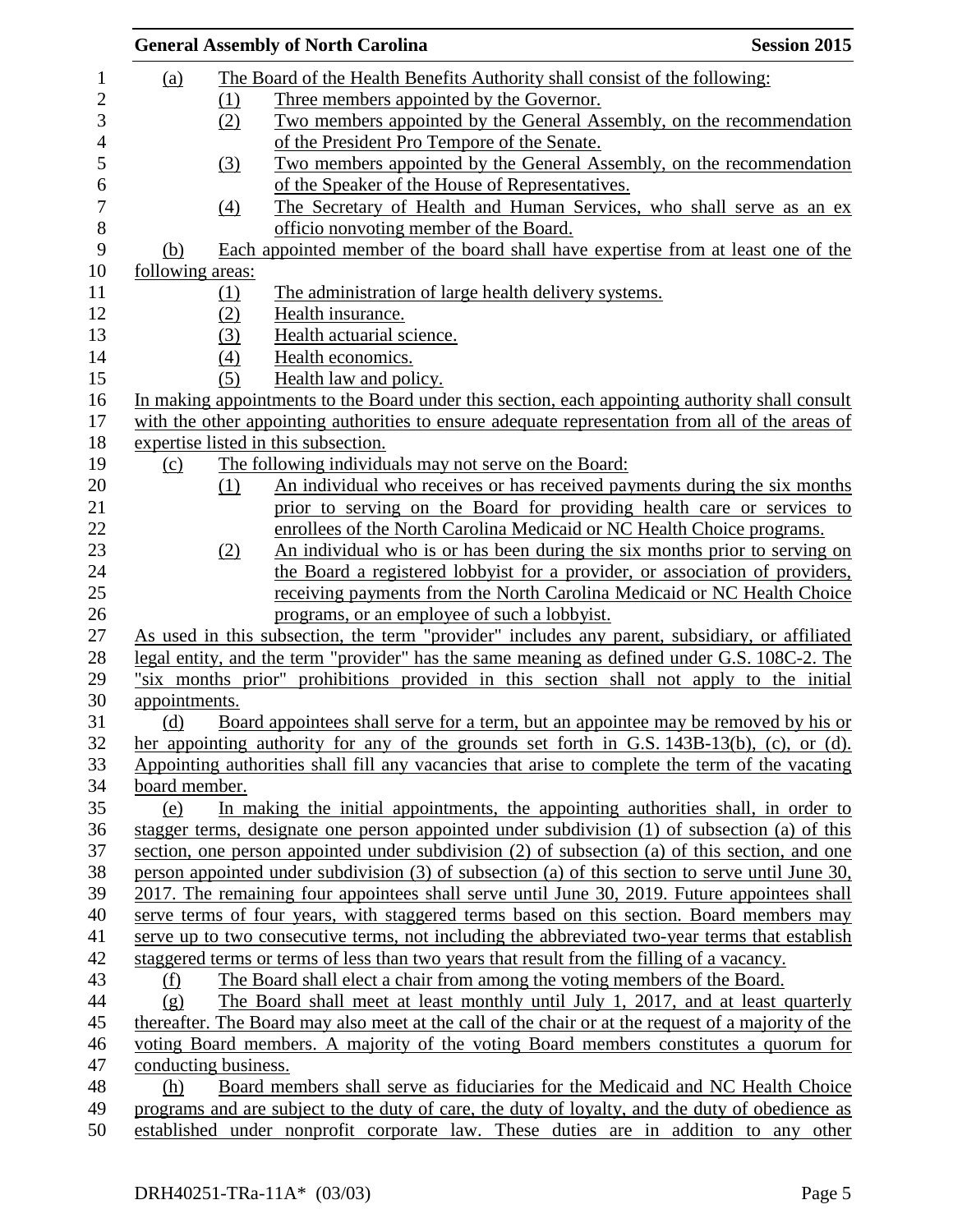|                  |                             |                   | <b>General Assembly of North Carolina</b>                                                       | <b>Session 2015</b> |
|------------------|-----------------------------|-------------------|-------------------------------------------------------------------------------------------------|---------------------|
| $\mathbf{1}$     |                             |                   | requirements placed on the Board members as public servants under Chapter 138A of the           |                     |
| $\overline{2}$   | General Statutes.           |                   |                                                                                                 |                     |
| 3                | (i)                         |                   | Board members are State officers and not State employees.                                       |                     |
| $\overline{4}$   | (i)                         |                   | The voting members of the Board shall be compensated. The compensation for                      |                     |
| 5                |                             |                   | Board members established under G.S. 143B-216.90(3) shall be comparable to compensation         |                     |
| 6                |                             |                   | paid to the members of boards of corporations managing large hospital systems or operating      |                     |
| $\boldsymbol{7}$ |                             |                   | large health insurance plans, but shall not exceed the highest compensation paid to a member of |                     |
| $8\,$            |                             |                   | the Council of State. Compensation shall be in an amount sufficient to obtain quality           |                     |
| 9                |                             |                   | professionals with experience managing large businesses, insurance programs, and health         |                     |
| 10               |                             |                   | systems. When adjusting members' compensation, the Board shall provide a justification to the   |                     |
| 11               |                             |                   | Office of State Human Resources based upon a survey of comparable large hospital systems        |                     |
| 12               | and health insurance plans. |                   |                                                                                                 |                     |
| 13               |                             |                   | "§ 143B-216.90. Powers and duties of the Board of the Health Benefits Authority.                |                     |
| 14               | (a)                         |                   | The Board of the Health Benefits Authority shall have the following powers and                  |                     |
| 15               | duties:                     |                   |                                                                                                 |                     |
| 16               |                             | (1)               | Administer and operate the Medicaid and NC Health Choice programs.                              |                     |
| 17               |                             |                   | None of the powers and duties enumerated in the other subdivisions of this                      |                     |
| 18               |                             |                   | subsection shall be construed to limit the broad grant of authority to                          |                     |
| 19               |                             |                   | administer and operate the Medicaid and NC Health Choice programs.                              |                     |
| 20               |                             | (2)               | Employ the Medicaid Director, who shall be responsible for the daily                            |                     |
| 21               |                             |                   | operation of the Authority, and other staff, including legal staff. In hiring                   |                     |
| 22               |                             |                   | staff, the Board may offer employment contracts for a term.                                     |                     |
| 23               |                             | (3)               | Set compensation for the employees, including performance-based bonuses                         |                     |
| 24               |                             |                   | based on meeting budget or other targets, and for the Board of the Authority.                   |                     |
| 25               |                             | (4)               | Procure office space for the Authority, including, if the Board so chooses,                     |                     |
| 26               |                             |                   | office space that is co-located with employees of the Department of Health                      |                     |
| 27               |                             |                   | and Human Services.                                                                             |                     |
| 28               |                             | (5)               | Enter into contracts for the administration of the Medicaid and NC Health                       |                     |
| 29               |                             |                   | Choice programs, as well as manage such contracts, including contracts of a                     |                     |
| $30\,$           |                             |                   | consulting or advisory nature. The Authority may contract with any                              |                     |
| 31               |                             |                   | governmental agency, person, association, or corporation to accomplish its                      |                     |
| 32               |                             |                   | duties and responsibilities. The Authority is encouraged, but not required, to                  |                     |
| 33               |                             |                   | contract with the Department of Health and Human Services when possible.                        |                     |
| 34               |                             | $\underline{(6)}$ | Employ or contract for independent internal auditing staff that report directly                 |                     |
| 35               |                             |                   | the Board rather than to the Medicaid Director. Notwithstanding<br>to                           |                     |
| 36               |                             |                   | subsection (b) of this section, this function may not be delegated.                             |                     |
| 37               |                             | <u>(7)</u>        | Pursuant to G.S. 108A-1, supervise the county departments of social services                    |                     |
| 38               |                             |                   | in their administration of eligibility determinations. Pursuant to subdivision                  |                     |
| 39               |                             |                   | (5) of this subsection, the Board may contract with the Department of Health                    |                     |
| 40               |                             |                   | and Human Services or any other appropriate party to perform this task or a                     |                     |
| 41               |                             |                   | portion of this task.                                                                           |                     |
| 42               |                             | (8)               | Define and approve the following for the Authority and the programs                             |                     |
| 43               |                             |                   | managed by the Authority:                                                                       |                     |
| 44               |                             |                   | Business policy.<br>a.                                                                          |                     |
| 45               |                             |                   | Strategic plans, including desired health outcomes for the covered<br><u>b.</u>                 |                     |
| 46               |                             |                   | populations, which shall do the following:                                                      |                     |
| 47               |                             |                   | Be developed at a frequency of no less than every five years<br><u>1.</u>                       |                     |
| 48               |                             |                   | with the input of stakeholders.                                                                 |                     |
| 49               |                             |                   | Identify key opportunities and challenges<br>$2_{\cdot}$                                        | facing<br>the       |
| 50               |                             |                   | organization.                                                                                   |                     |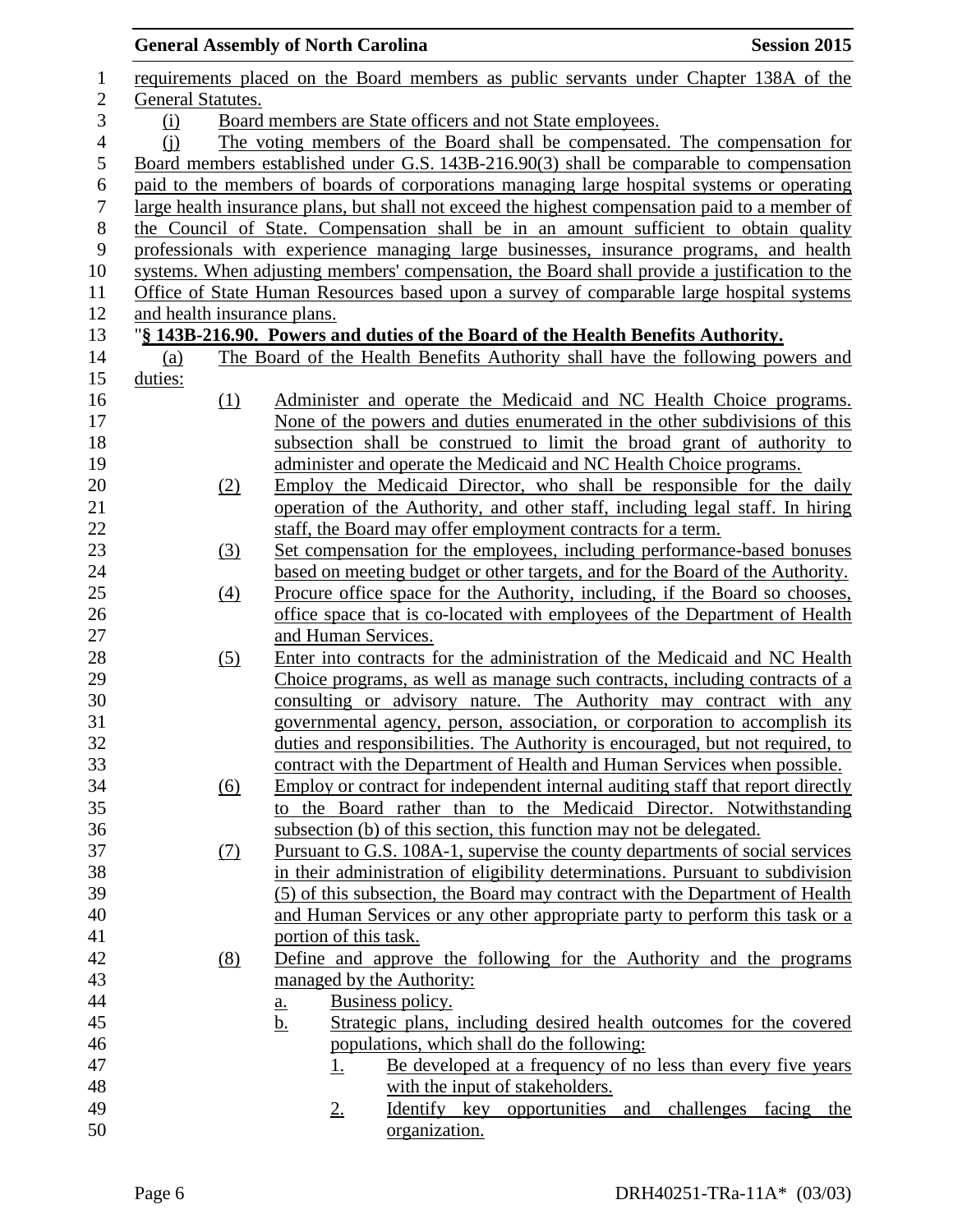| <b>General Assembly of North Carolina</b> |                   |                    |                                                                       | <b>Session 2015</b>                                                                                                               |
|-------------------------------------------|-------------------|--------------------|-----------------------------------------------------------------------|-----------------------------------------------------------------------------------------------------------------------------------|
|                                           |                   | <u>3.</u>          |                                                                       | <u>Identify the Authority's strengths and weaknesses to address</u>                                                               |
|                                           |                   |                    | these opportunities and challenges.                                   |                                                                                                                                   |
|                                           |                   | <u>4.</u>          |                                                                       | Identify key goals for the Authority for this time period,                                                                        |
|                                           |                   |                    |                                                                       | consistent with the reform goals identified by the General                                                                        |
|                                           |                   |                    | Assembly.                                                             |                                                                                                                                   |
|                                           |                   | <u>5.</u>          |                                                                       | <u>Identify</u> output and outcome performance measures to                                                                        |
|                                           |                   |                    | quantify the Authority's progress toward these goals.                 |                                                                                                                                   |
|                                           |                   |                    | Identify strategies to reach these goals.                             |                                                                                                                                   |
|                                           |                   | $rac{6}{7}$        |                                                                       | Be used as a guide for units within the Authority to establish                                                                    |
|                                           |                   |                    | unit-specific operational plans at the same frequency.                |                                                                                                                                   |
|                                           | $\underline{c}$ . |                    |                                                                       | Performance management system, including quantitative indicators                                                                  |
|                                           |                   |                    | for goals and objectives, which shall do the following:               |                                                                                                                                   |
|                                           |                   | <u>1.</u>          |                                                                       | <u>Be developed and implemented within the first year of the</u>                                                                  |
|                                           |                   |                    |                                                                       | creation of the Authority, and updated no less than annually                                                                      |
|                                           |                   |                    | thereafter with available data.                                       |                                                                                                                                   |
|                                           |                   | $2_{\cdot}$        |                                                                       | Establish quantitative performance measures focusing on the                                                                       |
|                                           |                   |                    |                                                                       | quality and efficiency of service delivery and administration,                                                                    |
|                                           |                   |                    |                                                                       | using a nationally recognized quality improvement effort                                                                          |
|                                           |                   |                    |                                                                       | allowing comparison of North Carolina to other states as                                                                          |
|                                           |                   |                    |                                                                       | those developed by, but not limited to, the federal Medicaid                                                                      |
|                                           |                   |                    |                                                                       | Quality Measurement Program and the Baldridge Quality                                                                             |
|                                           |                   |                    | Program.                                                              |                                                                                                                                   |
|                                           |                   | $\underline{3}$ .  |                                                                       | Establish measurable objectives for each goal identified in the                                                                   |
|                                           |                   |                    | strategic plan, and performance updated annually.                     |                                                                                                                                   |
|                                           |                   | <u>4.</u>          |                                                                       | Establish, for each objective, benchmark activities, including<br>an estimated date of completion, the area for which efforts are |
|                                           |                   |                    |                                                                       | attempting a change, a quantitative indicator of success for                                                                      |
|                                           |                   |                    |                                                                       | the area, and quarterly milestones allowing Authority                                                                             |
|                                           |                   |                    |                                                                       | managers and employees to monitor progress throughout the                                                                         |
|                                           |                   |                    | year.                                                                 |                                                                                                                                   |
|                                           |                   | 5.                 |                                                                       | Establish mechanisms for obtaining data necessary for the                                                                         |
|                                           |                   |                    |                                                                       | collection and public distribution of performance information.                                                                    |
|                                           | <u>d.</u>         |                    | Program and policy changes.                                           |                                                                                                                                   |
|                                           | e.                |                    | Operational budget and assumptions.                                   |                                                                                                                                   |
| (9)                                       |                   |                    |                                                                       | Establish and adjust all program components, except for eligibility, of the                                                       |
|                                           |                   |                    |                                                                       | Medicaid and NC Health Choice programs within the appropriated and                                                                |
|                                           |                   | allocated budget.  |                                                                       |                                                                                                                                   |
| (10)                                      |                   |                    | Adopt rules related to the Medicaid and NC Health Choice programs.    |                                                                                                                                   |
| (11)                                      |                   |                    |                                                                       | Serve as trustees of the Medicaid Reserve Account established under                                                               |
|                                           |                   | G.S. 143B-216.105. |                                                                       |                                                                                                                                   |
| (12)                                      |                   |                    |                                                                       | Develop midyear budget correction plans and strategies and then take                                                              |
|                                           |                   |                    |                                                                       | midyear budget corrective actions necessary to keep the Medicaid and NC                                                           |
|                                           |                   |                    | Health Choice programs within budget.                                 |                                                                                                                                   |
| (13)                                      |                   |                    |                                                                       | Approve or disapprove and oversee all expenditures to be charged to or                                                            |
|                                           |                   |                    |                                                                       | allocated to the Medicaid and NC Health Choice programs by other                                                                  |
|                                           |                   |                    |                                                                       | divisions of the Department of Health and Human Services or by other State                                                        |
|                                           |                   |                    | departments or agencies.                                              |                                                                                                                                   |
| (14)                                      |                   |                    |                                                                       | Develop and present to the General Assembly and the Office of State Budget                                                        |
|                                           |                   |                    |                                                                       | and Management by January 1 of each year, beginning in 2016, the                                                                  |
|                                           |                   |                    | following information for the Medicaid and NC Health Choice programs: |                                                                                                                                   |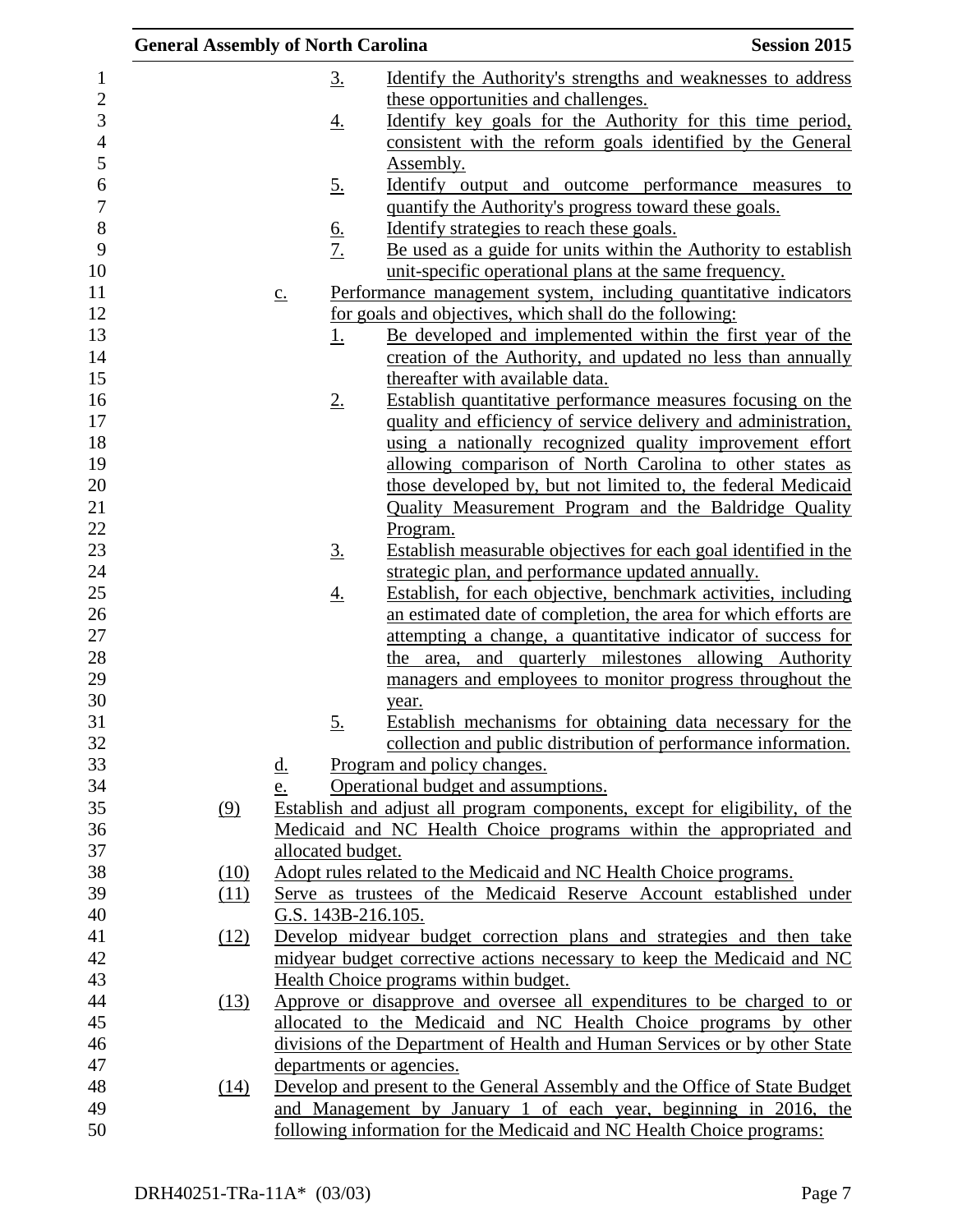| <b>General Assembly of North Carolina</b> |                   |                |                                                                       | <b>Session 2015</b>                                                                                                                                 |
|-------------------------------------------|-------------------|----------------|-----------------------------------------------------------------------|-----------------------------------------------------------------------------------------------------------------------------------------------------|
|                                           | <u>a.</u>         |                |                                                                       | A detailed four-year forecast of expected changes to enrollment                                                                                     |
|                                           |                   |                | growth and enrollment mix.                                            |                                                                                                                                                     |
|                                           | <u>b.</u>         |                |                                                                       | What program changes will be made by the Authority in order to stay                                                                                 |
|                                           |                   |                |                                                                       | within the existing budget for the programs based on the next fiscal                                                                                |
|                                           |                   |                | year's forecasted enrollment growth and enrollment mix.               |                                                                                                                                                     |
|                                           | $\underline{c}$ . |                |                                                                       | The cost to maintain the current level of services based on the next                                                                                |
|                                           |                   |                |                                                                       | fiscal year's forecasted enrollment growth and enrollment mix.                                                                                      |
| (15)                                      |                   |                |                                                                       | Secure and pay for the services of the State Auditor's Office to conduct                                                                            |
|                                           |                   |                | annual audits of the financial accounts of the Authority.             |                                                                                                                                                     |
| (16)                                      |                   |                |                                                                       | Publish the Annual Medicaid Report, which shall contain, at a minimum, the                                                                          |
|                                           |                   | following:     |                                                                       |                                                                                                                                                     |
|                                           | a.                |                |                                                                       | Details on the Authority's performance over the prior four years on                                                                                 |
|                                           |                   | the following: |                                                                       |                                                                                                                                                     |
|                                           |                   | <u>1.</u>      |                                                                       | The identified quantitative measures from its strategic plan                                                                                        |
|                                           |                   |                | and performance management system.                                    |                                                                                                                                                     |
|                                           |                   | $2_{\cdot}$    |                                                                       | A comparison of the identified quantitative measures from its                                                                                       |
|                                           |                   |                |                                                                       | strategic plan and performance management system and other                                                                                          |
|                                           |                   |                |                                                                       | states participating in the quality improvement effort.                                                                                             |
|                                           | b.                |                | Annual audited financial statements.                                  |                                                                                                                                                     |
| (17)                                      |                   |                |                                                                       | Publish in an electronic format, and update on at least a monthly basis, at                                                                         |
|                                           |                   |                |                                                                       | least the following information about the Medicaid and NC Health Choice                                                                             |
|                                           | programs:         |                |                                                                       |                                                                                                                                                     |
|                                           | $\underline{a}$ . |                | Enrollment by program aid category by county.                         |                                                                                                                                                     |
|                                           | <u>b.</u>         |                | Per member per month spending by category of service.                 |                                                                                                                                                     |
|                                           | $\underline{c}$ . |                |                                                                       | Spending and receipts by fund along with a detailed variance                                                                                        |
|                                           |                   | analysis.      |                                                                       |                                                                                                                                                     |
|                                           | $\underline{d}$ . |                |                                                                       | A comparison of the above figures to the amounts forecasted and                                                                                     |
|                                           |                   |                | budgeted for the corresponding time period.                           |                                                                                                                                                     |
| (b)                                       |                   |                |                                                                       | The Board may delegate any of its powers and duties to the Medicaid Director and                                                                    |
|                                           |                   |                |                                                                       | other staff of the Authority. In delegating powers or duties, however, the Board maintains the                                                      |
|                                           |                   |                | responsibility for the performance of those powers or duties.         |                                                                                                                                                     |
| (c)                                       |                   |                |                                                                       | The General Assembly retains the authority to determine the eligibility categories                                                                  |
|                                           |                   |                | and income thresholds for the Medicaid and NC Health Choice programs. |                                                                                                                                                     |
|                                           |                   |                | "§ 143B-216.95. Variations from certain State laws.                   |                                                                                                                                                     |
|                                           |                   |                |                                                                       | Although generally subject to the laws of this State, the following exemptions, limitations,                                                        |
| of law:                                   |                   |                |                                                                       | and modifications apply to the Health Benefits Authority, notwithstanding any other provision                                                       |
|                                           |                   |                |                                                                       |                                                                                                                                                     |
| (1)                                       |                   |                |                                                                       | Any employee position within the Authority created on or after October 1,<br>2015, or that becomes vacant on or after October 1, 2015, shall not be |
|                                           |                   |                |                                                                       | subject to portions of the State Personnel Act, as provided in                                                                                      |
|                                           |                   |                |                                                                       | G.S. 126-5(c13). After July 1, 2017, however, the Board of the Authority                                                                            |
|                                           |                   |                |                                                                       | may designate employee positions as subject to the State Personnel Act,                                                                             |
|                                           |                   |                |                                                                       | provided that the positions so designated do not meet the definition of                                                                             |
|                                           |                   |                | "exempt position" under G.S. 126-5(b).                                |                                                                                                                                                     |
| (2)                                       |                   |                |                                                                       | The Authority may have its own legislative liaison, who shall be in addition                                                                        |
|                                           |                   |                |                                                                       | to any that the Department of Health and Human Services is allowed under                                                                            |
|                                           | law.              |                |                                                                       |                                                                                                                                                     |
| $\left(3\right)$                          |                   |                |                                                                       | The Authority may choose to retain legal counsel other than the Attorney                                                                            |
|                                           | General.          |                |                                                                       |                                                                                                                                                     |
| (4)                                       | The               |                | Authority's employment contracts offered                              | pursuant<br>to                                                                                                                                      |
|                                           |                   |                |                                                                       | G.S. $143B-216.90(a)(2)$ are not subject to review and approval by the Office                                                                       |
|                                           |                   |                |                                                                       |                                                                                                                                                     |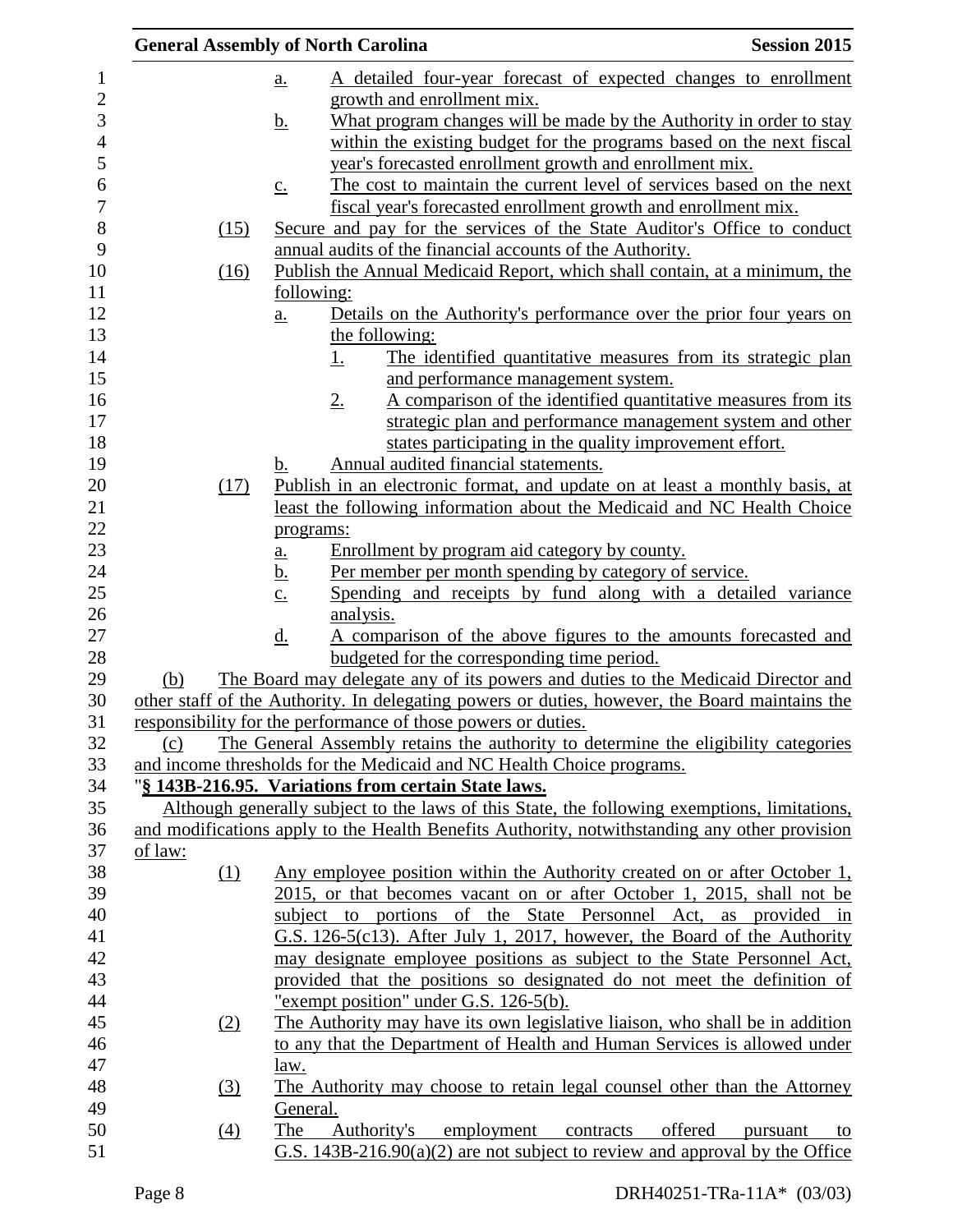|                            |                   | <b>General Assembly of North Carolina</b>                                                                                                                 | <b>Session 2015</b> |
|----------------------------|-------------------|-----------------------------------------------------------------------------------------------------------------------------------------------------------|---------------------|
|                            |                   | of State Human Resources. The Authority's employment of supplementary                                                                                     |                     |
|                            |                   | staff for temporary work is not subject to review and approval by the Office                                                                              |                     |
|                            |                   | of State Human Resources.                                                                                                                                 |                     |
|                            | (5)               | If the Authority establishes alternative procedures for the review and                                                                                    |                     |
|                            |                   | approval of contracts, then the Authority is exempt from State contract                                                                                   |                     |
|                            |                   | review and approval requirements, but may still choose to utilize the State                                                                               |                     |
|                            |                   | contract review and approval procedures for particular contracts.                                                                                         |                     |
|                            | $\underline{(6)}$ | The Authority shall submit its budget proposal to be included in the                                                                                      |                     |
|                            |                   | Governor's Recommended State Budget directly to the Office of State                                                                                       |                     |
|                            |                   | Budget and Management, rather than submitting it through the Office of                                                                                    |                     |
|                            |                   | Central Management and Support at the Department of Health and Human                                                                                      |                     |
|                            |                   | Services.                                                                                                                                                 |                     |
|                            | (7)               | The Secretary of Health and Human Services may not transfer funds into or                                                                                 |                     |
|                            |                   | out of the budget of, or any funds controlled by, the Health Benefits                                                                                     |                     |
|                            |                   | Authority without the approval of the Board of the Authority.                                                                                             |                     |
|                            | (8)               | The Board of the Authority may move into a closed session for any of the                                                                                  |                     |
|                            |                   | reasons listed in G.S. 143-318.11, as well as for discussions on the                                                                                      |                     |
|                            |                   | following:                                                                                                                                                |                     |
|                            |                   | Rates, contract amounts, or any other amounts to be paid to any<br>$a_{\cdot}$                                                                            |                     |
|                            |                   | entity, including the amount of any transfers to a division of the                                                                                        |                     |
|                            |                   | Department of Health and Human Services or to any other State                                                                                             |                     |
|                            |                   | agency or division.                                                                                                                                       |                     |
|                            |                   | Audits and investigations.<br><u>b.</u>                                                                                                                   |                     |
|                            |                   | Development of the annual budget forecast report for the General<br>$\underline{c}$ .                                                                     |                     |
|                            |                   | Assembly, as required by G.S. $143B-216.90(a)(14)$ .                                                                                                      |                     |
|                            |                   | $\underline{d}$ .<br>Development of a strategic plan.                                                                                                     |                     |
|                            |                   | Any report to be submitted to the General Assembly.<br>e.                                                                                                 |                     |
|                            | (9)               | Documents created for, or developed during, a closed session of the Board                                                                                 |                     |
|                            |                   | for one of the reasons specifically listed in the sub-subdivisions of                                                                                     |                     |
|                            |                   | subdivision (8) of this section, as well as any minutes from such a closed                                                                                |                     |
|                            |                   | session of the Board, that would otherwise become public record by                                                                                        |                     |
|                            |                   | operation of Chapter 132 of the General Statutes, shall not become public                                                                                 |                     |
|                            |                   | record until the item under discussion has been made public through the                                                                                   |                     |
|                            |                   | publishing of the relevant rate or amount, findings from an audit or<br>investigation, the annual budget forecast report, the strategic plan, or a report |                     |
|                            |                   | to the General Assembly.                                                                                                                                  |                     |
|                            |                   | "§ 143B-216.100. Cooling off period for certain Health Benefits Authority employees.                                                                      |                     |
| (a)                        |                   | Neither a Health Benefits Authority employee who, in the six months immediately                                                                           |                     |
|                            |                   | preceding termination of State employment, participated personally and substantially in the                                                               |                     |
|                            |                   | award or management of a State contract with an entity, nor an immediate family member of                                                                 |                     |
|                            |                   | such a Health Benefits Authority employee shall either prior to or within a period of six months                                                          |                     |
|                            |                   | immediately after termination of employment, knowingly accept employment with, commence                                                                   |                     |
|                            |                   | employment with, or receive compensation for services from, such a contracting entity.                                                                    |                     |
| (b)                        |                   | Neither a Health Benefits Authority executive officer nor an immediate family                                                                             |                     |
|                            |                   | member of such an executive officer shall either prior to or within a period of six months                                                                |                     |
|                            |                   | immediately after termination of employment, knowingly accept employment with, commence                                                                   |                     |
|                            |                   | employment with, or receive compensation for services from, an entity that contracts with the                                                             |                     |
| Health Benefits Authority. |                   |                                                                                                                                                           |                     |
| (c)                        |                   | Any person who violates this section, or solicits or conspires with a person to                                                                           |                     |
|                            |                   | violate this section, shall be guilty of a Class 3 misdemeanor and shall be fined in an amount no                                                         |                     |
|                            |                   | less than one thousand dollars (\$1,000), nor more than five thousand dollars (\$5,000).                                                                  |                     |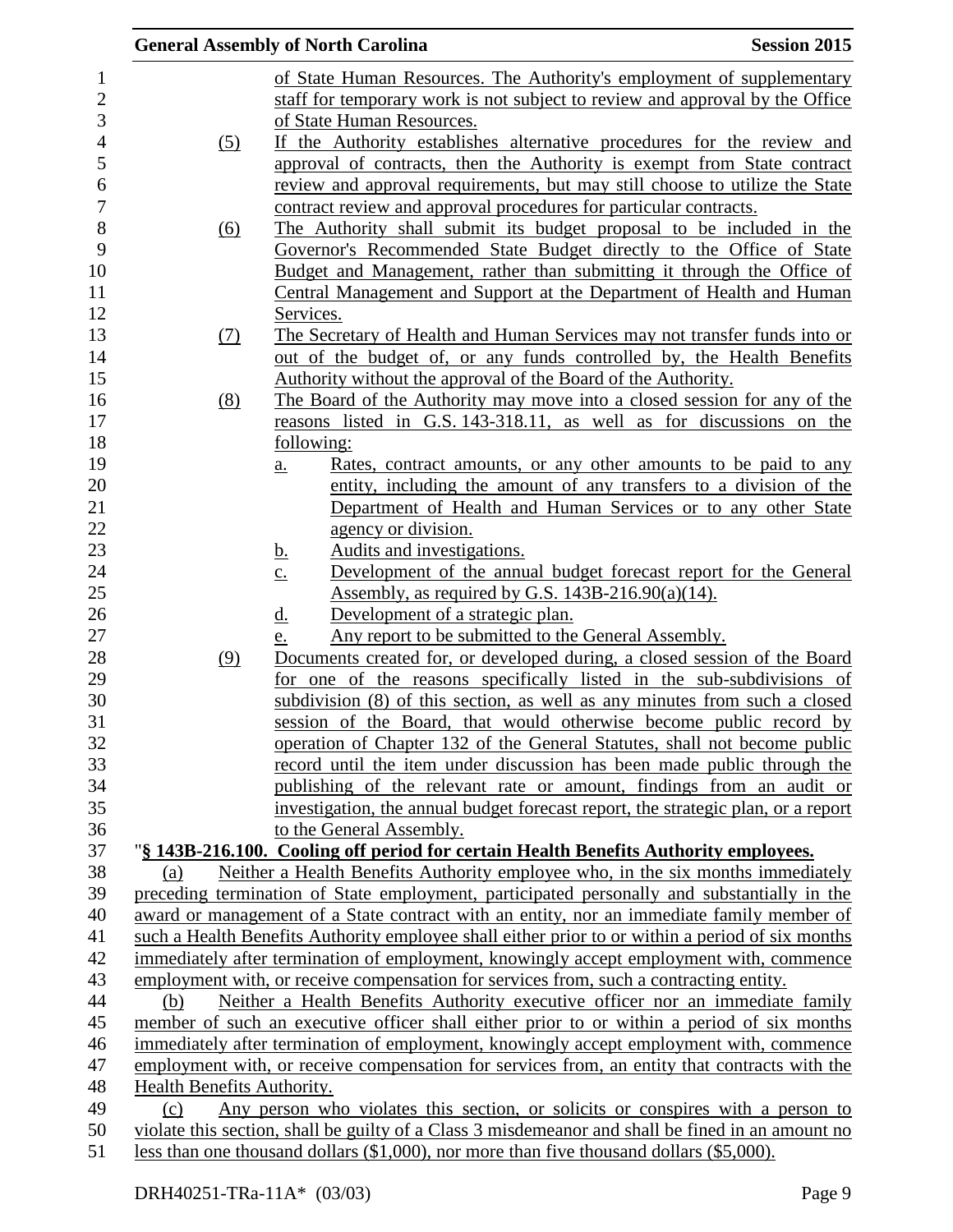|                | <b>General Assembly of North Carolina</b>                                                                                                      | <b>Session 2015</b> |
|----------------|------------------------------------------------------------------------------------------------------------------------------------------------|---------------------|
| 1              | As used in this section, (i) the term "contract" does not include provider enrollment<br>(d)                                                   |                     |
| 2              | agreements, (ii) the term "entity" includes any parent, subsidiary, or affiliated legal entity, and                                            |                     |
| 3              | (iii) the term "immediate family member" means a spouse, child, sibling, parent, grandparent,                                                  |                     |
| $\overline{4}$ | or grandchild, or the spouse of an immediate family member, and includes stepparents,                                                          |                     |
| 5              | stepchildren, stepsiblings, and adoptive relationships.                                                                                        |                     |
| 6              | "§ 143B-216.105. Medicaid Reserve Account.                                                                                                     |                     |
| $\tau$         | The Medicaid Reserve Account is established as a nonreverting reserve in the<br>(a)                                                            |                     |
| $8\,$          | General Fund. The purpose of the Medicaid Reserve Account is to provide for unexpected                                                         |                     |
| 9              | budgetary shortfalls within the Medicaid and NC Health Choice programs that result from                                                        |                     |
| 10             | program expenditures in excess of the amount appropriated for the Medicaid and NC Health                                                       |                     |
| 11             | Choice programs by the General Assembly and which continue to exist after the Health                                                           |                     |
| 12             | Benefits Authority makes its best efforts to control costs through midyear budget corrections                                                  |                     |
| 13             | under G.S. $143B-216.90(a)(12)$ .                                                                                                              |                     |
| 14             | The Medicaid Reserve Account shall have the following minimum and maximum<br>(b)                                                               |                     |
| 15             | target balances:                                                                                                                               |                     |
| 16             | Minimum target. $-$ Nine percent (9%) of a given fiscal year's General Fund<br>(1)                                                             |                     |
| 17             | appropriations for claims expenditures for both the Medicaid and NC Health                                                                     |                     |
| 18             | Choice programs.                                                                                                                               |                     |
| 19             | <u>Maximum target. – Twenty-five percent (25%) of a given fiscal year's</u><br>(2)                                                             |                     |
| 20             | General Fund appropriations for claims expenditures for both the Medicaid                                                                      |                     |
| 21             | and NC Health Choice programs.                                                                                                                 |                     |
| 22             | Notwithstanding G.S. 143C-1-2(b), any funds appropriated to the Health Benefits<br>(c)                                                         |                     |
| 23             | Authority for the Medicaid or NC Health Choice programs and that remain unencumbered at                                                        |                     |
| 24             | the end of a fiscal year shall, rather than revert to the General Fund, be credited to the Medicaid                                            |                     |
| 25             | Reserve Account. Any funds to be deposited in the Medicaid Reserve Account that would                                                          |                     |
| 26             | cause the fund balance to exceed the maximum target balance for the Medicaid Reserve                                                           |                     |
| 27             | Account shall instead be credited to the General Fund.<br>The Medicaid Reserve Account may be accessed by the Health Benefits Authority<br>(d) |                     |
| 28<br>29       | to manage budgetary shortfalls in the Medicaid and NC Health Choice programs only after all                                                    |                     |
| 30             | of the following occur:                                                                                                                        |                     |
| 31             | The Board of the Health Benefits Authority certifies that there is a projected<br><u>(1)</u>                                                   |                     |
| 32             | Medicaid shortfall in the current fiscal year.                                                                                                 |                     |
| 33             | The Health Benefits Authority has already made midyear budget corrections<br>(2)                                                               |                     |
| 34             | under G.S. $143B-216.90(a)(12)$ , but those midyear budget corrections have                                                                    |                     |
| 35             | not achieved the projected budget savings.                                                                                                     |                     |
| 36             | The Health Benefits Authority reports to the Joint Legislative Commission<br><u>(3)</u>                                                        |                     |
| 37             | on Governmental Operations on its intent to access the Medicaid Reserve                                                                        |                     |
| 38             | Account. The report shall include a detailed analysis of receipts, payments,                                                                   |                     |
| 39             | claims, and transfers, including an identification of and explanation of the                                                                   |                     |
| 40             | recurring and nonrecurring components of the shortfall.                                                                                        |                     |
| 41             | Medicaid Reserve Account funds may be accessed in accordance with this subsection even if it                                                   |                     |
| 42             | results in the fund balance falling below the minimum target balance for the Medicaid Reserve                                                  |                     |
| 43             | Account."                                                                                                                                      |                     |
| 44             | <b>SECTION 10.</b> Board Start-Up. $-$ (a) Notwithstanding the date provided in this act                                                       |                     |
| 45             | for when the Board begins to govern the Medicaid and NC Health Choice programs, the Board                                                      |                     |
| 46             | of the Health Benefits Authority may meet prior to October 1, 2015, in order to plan. The                                                      |                     |
| 47             | Board may begin meeting as soon as a majority of the appointments have been made, upon the                                                     |                     |
| 48             | call of a majority of members appointed as of that time. Prior to October 1, 2015, Board                                                       |                     |
| 49             | meetings shall be staffed by the Division of Medical Assistance.                                                                               |                     |
| 50             | <b>SECTION 10.(b)</b> As provided in G.S. 143B-216.85(j), as enacted by Section 9 of                                                           |                     |

this act, compensation for the members of the Board of the Health Benefits Authority shall be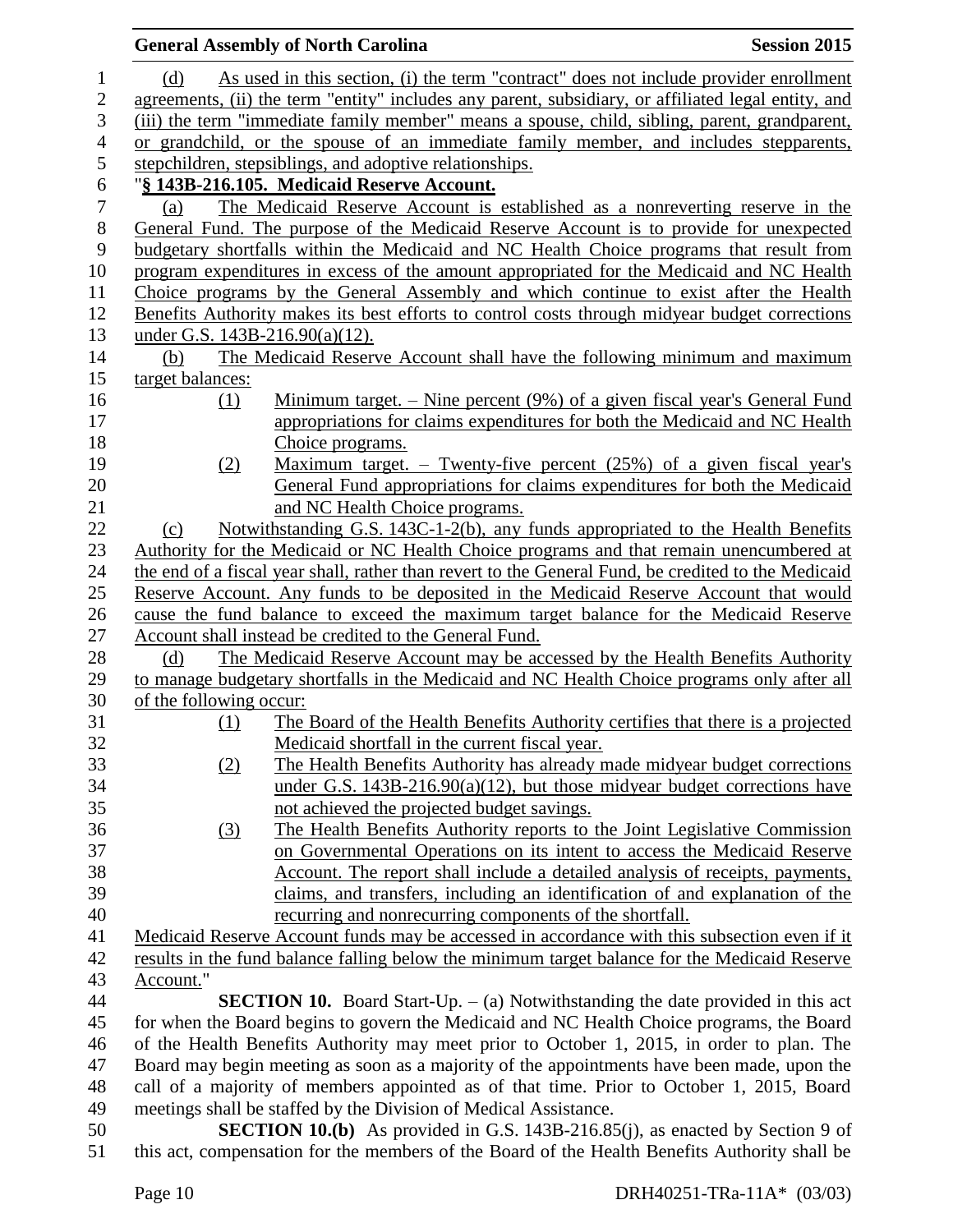"comparable to compensation paid to the members of boards of corporations managing large hospital systems or operating large health insurance plans." Initial compensation for members of the Board (i) shall be set by the Office of State Human Resources based on a survey of compensation paid to the members of comparable boards of corporations managing large hospital systems or operating large health insurance plans and based on G.S. 143B-216.85(j) and (ii) shall be in an amount sufficient to obtain quality professionals with experience managing large businesses, insurance programs, and health systems. The Office of State Human Resources shall complete the survey and set the compensation for the Board members no later than October 1, 2015. An appointed Board member shall begin receiving compensation when the Board begins meeting. It is the intent of the General Assembly to appropriate recurring funds for Board compensation within the Current Operations and Capital Improvements Appropriations Act of 2015.

 **SECTION 11.** Continuation of Existing Administrative Arrangements. – Notwithstanding its authority granted in subdivisions (4), (5), (7), and (13) of G.S. 143B-216.90(a), as enacted by Section 9 of this act, the Health Benefits Authority shall continue to utilize existing administrative arrangements and Medicaid cost allocations between the Division of Medical Assistance and the Department of Health and Human Services, as well as between the Division and other State departments and agencies, through June 30, 2016. The Authority has full authority to negotiate changes to those administrative arrangements and Medicaid and NC Health Choice cost allocations as authorized under G.S. 143B-216.90(a) to begin on or after July 1, 2016.

 **SECTION 12.** Report on Cost Allocation. – No later than August 1, 2015, and in order to aid the Board of the Health Benefits Authority created by this act, the Department of Health and Human Services shall report on the allocation of Medicaid costs to Divisions outside of the Division of Medical Assistance as well as to other State departments or agencies. The Department shall submit its report to the members of the Board of the Health Benefits Authority and to the Joint Legislative Oversight Committee on Health and Human Services.

 **SECTION 13.** Single State Agency SPAs. – (a) The Department of Health and Human Services (DHHS) shall submit the appropriate State Plan Amendments (SPAs) to change the single State agency designations for the Medicaid and NC Health Choice programs to be the Health Benefits Authority rather than DHHS. DHHS shall also submit any appropriate SPAs to make appropriate conforming changes to the State Plans to update the name of the single State agency.

 **SECTION 13.(b)** The SPAs required by this section shall have effective dates of October 1, 2015. Notwithstanding G.S. 108A-54.1A(e), DHHS does not have to submit the SPAs required by this section 90 days in advance of October 1, 2015, but shall submit the SPAs as soon as possible after the effective date of this section and no later than September 1, 2015.

 **SECTION 14.** Transfer of Rules, Contracts, Legal Actions. – (a) Consistent with Section 8 of this act, all rules and policies exempted from rule making related to the Medicaid and NC Health Choice programs transfer to the Health Benefits Authority.

 **SECTION 14.(b)** Consistent with Section 8 of this act, any existing contracts with the Division of Medical Assistance that were entered into prior to the effective date of this section transfer to the Health Benefits Authority. If an existing contract entered into prior to the effective date of this section is solely for the benefit of the Division of Medical Assistance, the Medicaid program, or the NC Health Choice program, but is in the name of the Department of Health and Human Services, then the contract also transfers to the Health Benefits Authority. If an existing contract that was entered into prior to the effective date of this section (i) is in the name of the Department of Health and Human Services, (ii) is for the benefit of the Division of Medical Assistance, the Medicaid program, or the NC Health Choice program, and (iii) also benefits other portions of the Department, then the Health Benefits Authority and the Department shall enter into memorandums of understanding (MOUs) or other appropriate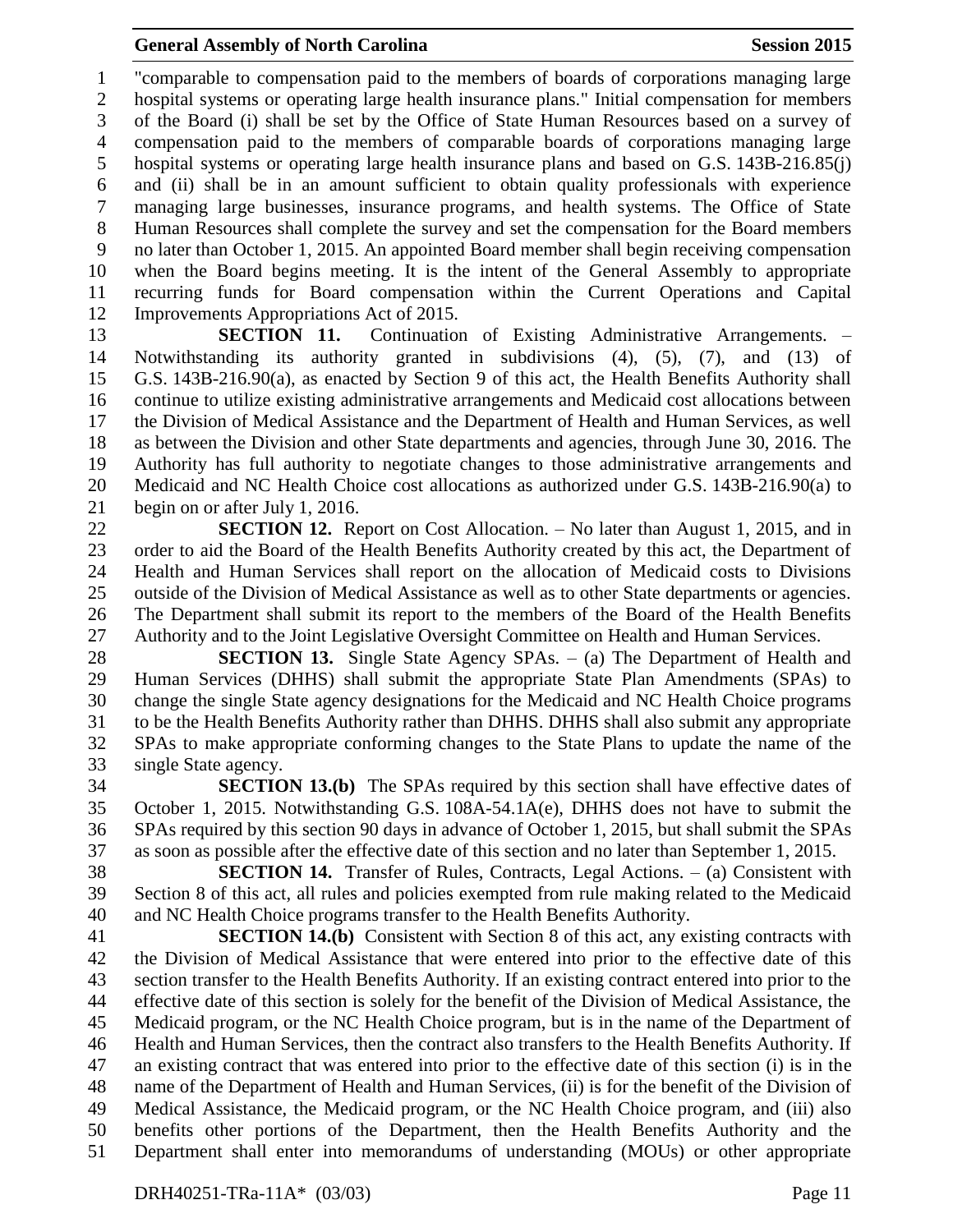# **General Assembly of North Carolina Session 2015**

| 1                | agreements to define the two entities' roles and responsibilities under the contract. The                                 |
|------------------|---------------------------------------------------------------------------------------------------------------------------|
| $\overline{2}$   | Department of Health and Human Services may not enter into any new contracts, or renew or                                 |
| 3                | extend any contracts that existed prior to the effective date of this section, related to the                             |
| $\overline{4}$   | Medicaid or NC Health Choice programs without the express prior approval of the Board of the                              |
| 5                | Health Benefits Authority.                                                                                                |
| 6                | <b>SECTION 14.(c)</b> Consistent with Section 8 of this act, for any legal action                                         |
| $\boldsymbol{7}$ | involving the Medicaid or NC Health Choice programs in which the Division of Medical                                      |
| $8\,$            | Assistance or the Department of Health and Human Services is named as a party, the Health                                 |
| 9                | Benefits Authority may be joined as a party by reason of transfer of interest upon motion of any                          |
| 10               | party pursuant to Rule 25(d) of the North Carolina Rules of Civil Procedure. This subsection                              |
| 11               | shall not be construed to limit any other opportunities for joinder or intervention that are                              |
| 12               | otherwise allowed under the North Carolina Rules of Civil Procedure or elsewhere under law.                               |
| 13               | <b>SECTION 15.</b> Legislative Oversight of Medicaid. $-$ (a) Chapter 120 of the General                                  |
| 14               | Statutes is amended by adding the following new Article:                                                                  |
| 15               | "Article 23B.                                                                                                             |
| 16               | "Joint Legislative Oversight Committee on the Health Benefits Authority.                                                  |
| 17<br>18         | "§ 120-209. Creation and membership of Joint Legislative Oversight Committee on the                                       |
| 19               | <b>Health Benefits Authority.</b><br>The Joint Legislative Oversight Committee on the Health Benefits Authority is<br>(a) |
| 20               | established. The Committee consists of 14 members as follows:                                                             |
| 21               | Seven members of the Senate appointed by the President Pro Tempore of the<br>(1)                                          |
| 22               | Senate, at least two of whom are members of the minority party.                                                           |
| 23               | Seven members of the House of Representatives appointed by the Speaker of<br>(2)                                          |
| 24               | the House of Representatives, at least two of whom are members of the                                                     |
| 25               | minority party.                                                                                                           |
| 26               | Terms on the Committee are for two years and begin on the convening of the<br>(b)                                         |
| 27               | General Assembly in each odd-numbered year. Members may complete a term of service on                                     |
| 28               | the Committee even if they do not seek reelection or are not reelected to the General Assembly,                           |
| 29               | but resignation or removal from service in the General Assembly constitutes resignation or                                |
| 30               | removal from service on the Committee.                                                                                    |
| 31               | A member continues to serve until a successor is appointed. A vacancy shall be<br>(c)                                     |
| 32               | filled within 30 days by the officer who made the original appointment.                                                   |
| 33               | "§ 120-209.1. Purpose and powers of Committee.                                                                            |
| 34               | The Joint Legislative Oversight Committee on the Health Benefits Authority shall<br>(a)                                   |
| 35               | examine budgeting, financing, administrative, and operational issues related to the Medicaid                              |
| 36               | and NC Health Choice programs and to the Health Benefits Authority of the Department of                                   |
| 37               | Health and Human Services.                                                                                                |
| 38               | The Committee may make interim reports to the General Assembly on matters for<br>(b)                                      |
| 39               | which it may report to a regular session of the General Assembly. A report to the General                                 |
| 40               | Assembly may contain any legislation needed to implement a recommendation of the                                          |
| 41               | Committee.                                                                                                                |
| 42               | "§ 120-209.2. Organization of Committee.                                                                                  |
| 43               | The President Pro Tempore of the Senate and the Speaker of the House of<br>(a)                                            |
| 44               | Representatives shall each designate a cochair of the Joint Legislative Oversight Committee on                            |
| 45               | the Health Benefits Authority. The Committee shall meet upon the joint call of the cochairs and                           |
| 46               | may meet while the General Assembly is in regular session.                                                                |
| 47               | A quorum of the Committee is eight members. No action may be taken except by a<br>(b)                                     |
| 48               | majority vote at a meeting at which a quorum is present. While in the discharge of its official                           |
| 49               | duties, the Committee has the powers of a joint committee under G.S. 120-19 and                                           |
| 50               | G.S. 120-19.1 through G.S. 120-19.4.                                                                                      |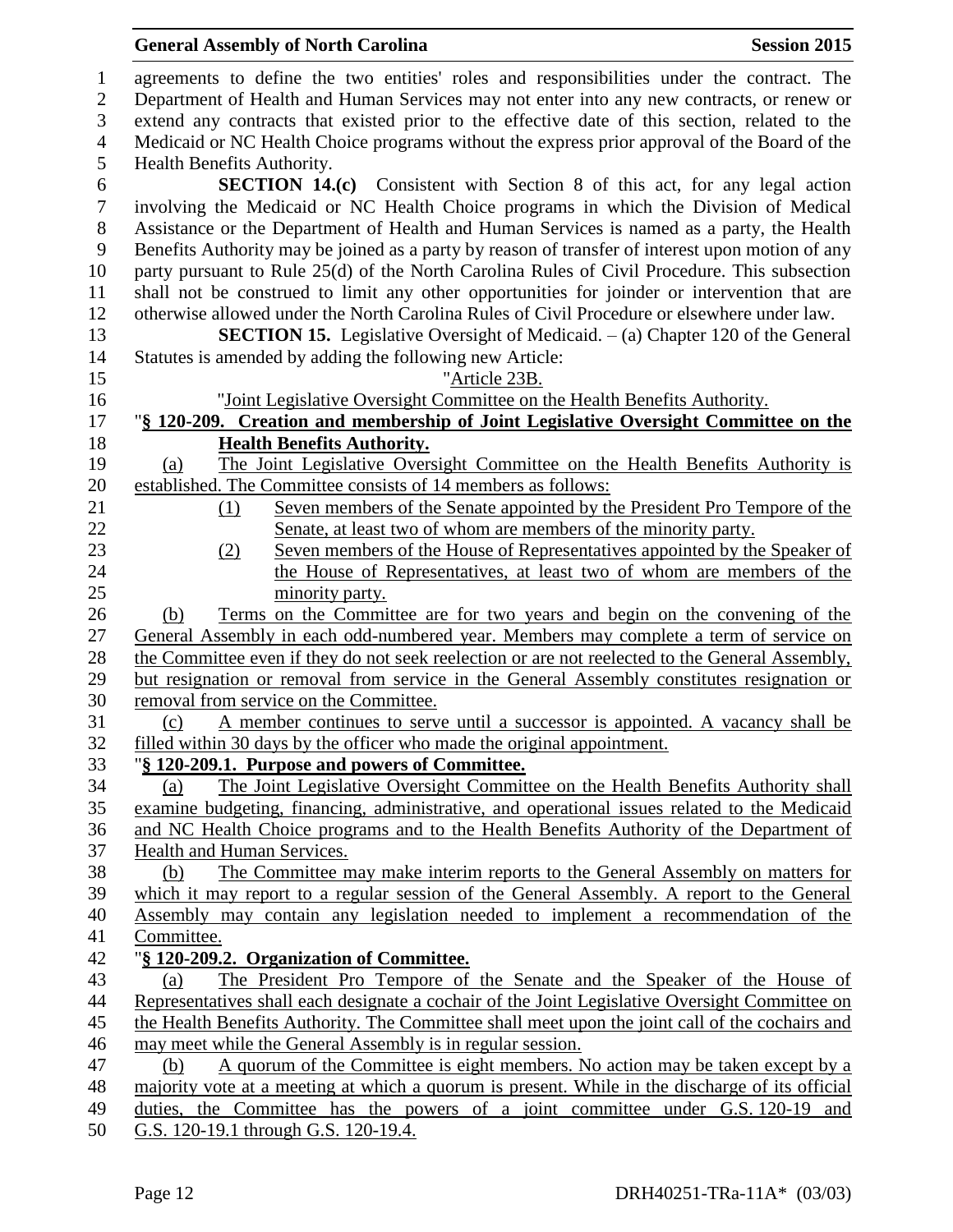|                  | <b>General Assembly of North Carolina</b><br><b>Session 2015</b>                                 |
|------------------|--------------------------------------------------------------------------------------------------|
| $\mathbf{1}$     | Members of the Committee receive subsistence and travel expenses, as provided in<br>(c)          |
| $\mathbf{2}$     | G.S. 120-3.1. The Committee may contract for consultants or hire employees in accordance         |
| 3                | with G.S. 120-32.02. The Legislative Services Commission, through the Legislative Services       |
| $\overline{4}$   | Officer, shall assign professional staff to assist the Committee in its work. Upon the direction |
| 5                | of the Legislative Services Commission, the Directors of Legislative Assistants of the Senate    |
| $\boldsymbol{6}$ | and of the House of Representatives shall assign clerical staff to the Committee. The expenses   |
| $\boldsymbol{7}$ | for clerical employees shall be borne by the Committee.                                          |
| $\, 8$           | The Committee cochairs may establish subcommittees for the purpose of examining<br>(d)           |
| 9                | issues relating to its Committee charge.                                                         |
| 10               | "§ 120-209.3. Additional powers.                                                                 |
| 11               | The Joint Legislative Oversight Committee on the Health Benefits Authority, while in             |
| 12               | discharge of official duties, shall have access to any paper or document, and may compel the     |
| 13               | attendance of any State official or employee before the Committee or secure any evidence         |
| 14               | under G.S. 120-19. In addition, G.S. 120-19.1 through G.S. 120-19.4 shall apply to the           |
| 15               | proceedings of the Committee as if it were a joint committee of the General Assembly.            |
| 16               | "§ 120-209.4. Reports to Committee.                                                              |
| 17               | Whenever the Health Benefits Authority is required by law to report to the General               |
| 18               | Assembly or to any of its permanent, study, or oversight committees or subcommittees, the        |
| 19               | Health Benefits Authority shall transmit a copy of the report to the cochairs of the Joint       |
| 20               | Legislative Oversight Committee on the Health Benefits Authority."                               |
| 21               | <b>SECTION 15.(b)</b> G.S. 120-208.1(a)(2)b. is repealed.                                        |
| 22               | <b>SECTION 16.</b> Recodification; Technical and Conforming Changes. - (a) The                   |
| 23               | Revisor of Statutes shall recodify existing law related to Medicaid and NC Health Choice,        |
| 24               | including Parts 6, 6A, 7, and 8 of Article 2, Article 5, and Article 7 of Chapter 108A of the    |
| 25               | General Statutes, as well as Chapters 108C and 108D of the General Statutes, into a new          |
| 26               | Chapter 108E of the General Statutes to be entitled "Medicaid and NC Health Choice Health        |
| 27               | Benefit Programs" and to have the following structure:                                           |
| 28               | Article 1. Administration of the Medicaid and NC Health Choice Programs                          |
| 29               | Part 1. Establishment of the Medicaid Program                                                    |
| 30               | Part 2. Establishment of the NC Health Choice Program                                            |
| 31               | Part 3. Administration by County Departments of Social Services                                  |
| 32               | Article 2. Medicaid and NC Health Choice Eligibility                                             |
| 33               | Part 1. In General                                                                               |
| 34               | Part 2. Eligibility for Medicaid                                                                 |
| 35               | Part 3. Eligibility for NC Health Choice                                                         |
| 36               | Article 3. Medicaid and NC Health Choice Benefits and Cost-Sharing                               |
| 37               | Part 1. In General                                                                               |
| 38               | Part 2. Medicaid Benefits and Cost-Sharing                                                       |
| 39               | Part 3. NC Health Choice Benefits and Cost-Sharing                                               |
| 40               | Article 4. Medicaid and NC Health Choice Provider Requirements                                   |
| 41               | Part 1. Provider Enrollment                                                                      |
| 42               | Part 2. Provider Reimbursement and Recovery                                                      |
| 43               | Part 3. Hospital Assessment Act                                                                  |
| 44               | Part 4. Other                                                                                    |
| 45               | Article 5. Third-Party Liability                                                                 |
| 46               | Part 1. In General                                                                               |
| 47               | Part 2. Subrogation                                                                              |
| 48               | Part 3. Insurance                                                                                |
| 49               | Part 4. Estate Recovery                                                                          |
| 50               | Article 6. Fraud and Criminal Activity                                                           |
| 51               | Article 7. Appeals                                                                               |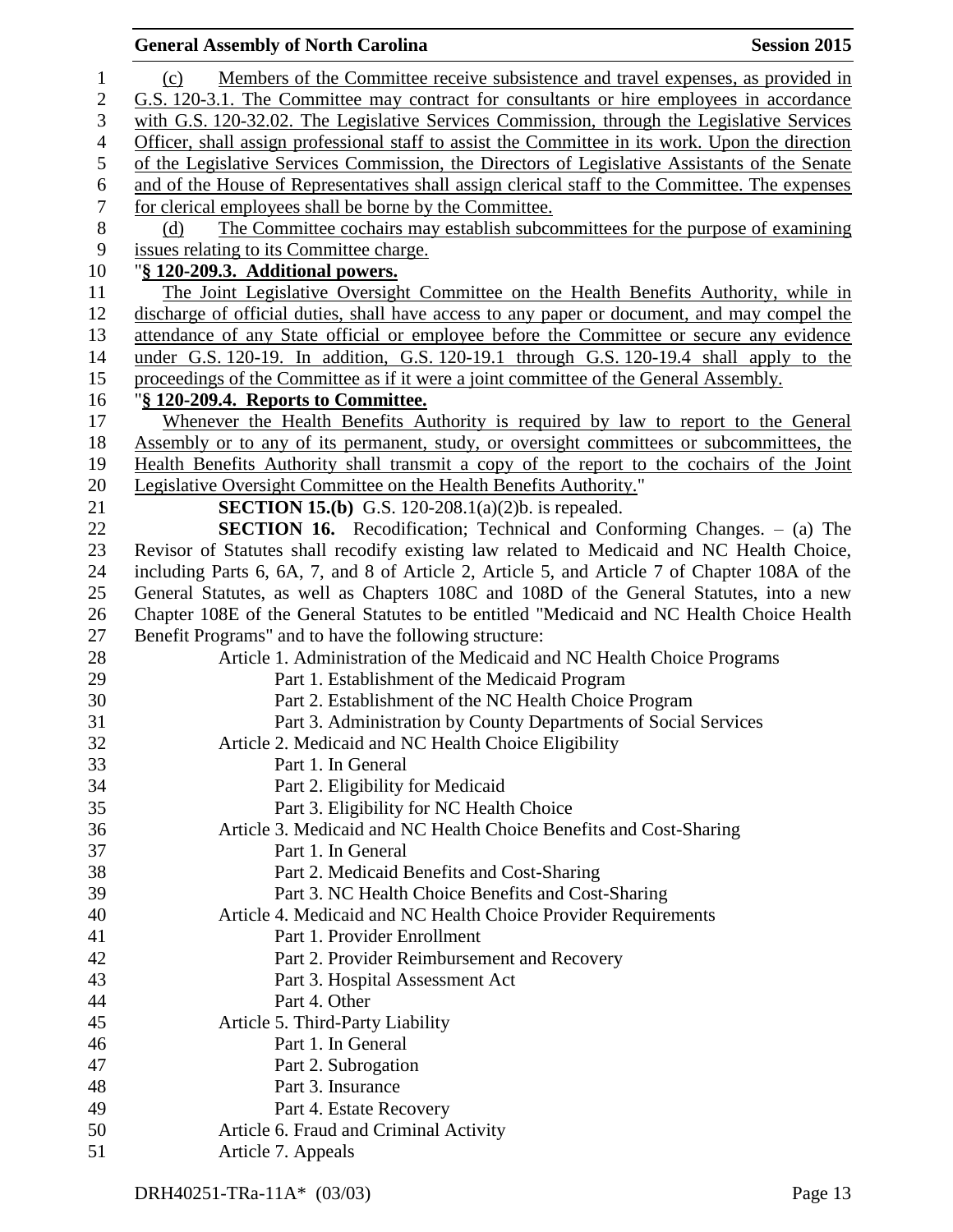|                                                                                                                                                                                                | <b>General Assembly of North Carolina</b>                                                       | <b>Session 2015</b> |  |  |  |
|------------------------------------------------------------------------------------------------------------------------------------------------------------------------------------------------|-------------------------------------------------------------------------------------------------|---------------------|--|--|--|
|                                                                                                                                                                                                | Part 1. Eligibility Appeals for Medicaid and NC Health Choice                                   |                     |  |  |  |
|                                                                                                                                                                                                | Part 2. Benefit Appeals for Medicaid                                                            |                     |  |  |  |
|                                                                                                                                                                                                | Subpart 1. Generally                                                                            |                     |  |  |  |
|                                                                                                                                                                                                | Subpart 2. Medicaid Managed Care for Behavioral Health Services                                 |                     |  |  |  |
|                                                                                                                                                                                                | Appeals                                                                                         |                     |  |  |  |
|                                                                                                                                                                                                | Part 3. Benefit Reviews for NC Health Choice                                                    |                     |  |  |  |
|                                                                                                                                                                                                | Part 4. Provider Appeals                                                                        |                     |  |  |  |
|                                                                                                                                                                                                | When recodifying, the Revisor is authorized to change all references to the North Carolina      |                     |  |  |  |
|                                                                                                                                                                                                | Department of Health and Human Services or to the Division of Medical Assistance to instead     |                     |  |  |  |
|                                                                                                                                                                                                | be references to the Health Benefits Authority. The Revisor may separate subsections of         |                     |  |  |  |
|                                                                                                                                                                                                | existing statutory sections into new sections and, when necessary to organize relevant law into |                     |  |  |  |
|                                                                                                                                                                                                | its proper place in the above structure, may rearrange sentences that currently appear within   |                     |  |  |  |
|                                                                                                                                                                                                | subsections. The Revisor may modify statutory citations throughout the General Statutes, as     |                     |  |  |  |
|                                                                                                                                                                                                |                                                                                                 |                     |  |  |  |
| appropriate, and may modify any references to statutory divisions, such as "Chapter," "Article,"<br>"Part," "section," or "subsection." Within Articles 4 and 5 of Chapter 108A of the General |                                                                                                 |                     |  |  |  |
|                                                                                                                                                                                                | Statutes, the Revisor of Statutes shall append to each reference to the North Carolina          |                     |  |  |  |
|                                                                                                                                                                                                | Department of Health and Human Services or to the Secretary of the Department the language      |                     |  |  |  |
|                                                                                                                                                                                                | "and, with respect to Medicaid and NC Health Choice, the Health Benefits Authority." The        |                     |  |  |  |
|                                                                                                                                                                                                | Revisor shall consult with the Department of Health and Human Services and the new Health       |                     |  |  |  |
|                                                                                                                                                                                                | Benefits Authority on this recodification.                                                      |                     |  |  |  |
|                                                                                                                                                                                                | <b>SECTION 16.(b)</b> G.S. 108A-1 reads as rewritten:                                           |                     |  |  |  |
| "§ 108A-1. Creation.                                                                                                                                                                           |                                                                                                 |                     |  |  |  |
|                                                                                                                                                                                                | Every county shall have a board of social services or a consolidated human services board       |                     |  |  |  |
|                                                                                                                                                                                                | created pursuant to G.S. 153A-77(b) which shall establish county policies for the programs      |                     |  |  |  |
| established by this Chapter in conformity with the rules and regulations of the Social Services                                                                                                |                                                                                                 |                     |  |  |  |
|                                                                                                                                                                                                | Commission and under the supervision of the Department of Health and Human Services.            |                     |  |  |  |
| Provided, however, county policies for the program of medical assistance shall be established                                                                                                  |                                                                                                 |                     |  |  |  |
| in conformity with the rules and regulations of the Health Benefits Authority of the Department                                                                                                |                                                                                                 |                     |  |  |  |
| of Health and Human Services."                                                                                                                                                                 |                                                                                                 |                     |  |  |  |
|                                                                                                                                                                                                | <b>SECTION 16.(c)</b> G.S. 108A-54.1A reads as rewritten:                                       |                     |  |  |  |
|                                                                                                                                                                                                | "§ 108A-54.1A. Amendments to Medicaid State Plan and Medicaid Waivers.                          |                     |  |  |  |
| (a)                                                                                                                                                                                            | No provision in the Medicaid State Plan or in a Medicaid Waiver may expand or                   |                     |  |  |  |
|                                                                                                                                                                                                | otherwise alter the scope or purpose of the Medicaid program from that authorized by law        |                     |  |  |  |
|                                                                                                                                                                                                | enacted by the General Assembly. For purposes of this section, the term "amendments to the      |                     |  |  |  |
|                                                                                                                                                                                                | State Plan" includes State Plan amendments, Waivers, and Waiver amendments. The Authority       |                     |  |  |  |
|                                                                                                                                                                                                | is expressly authorized and required to take any and all necessary action to amend the State    |                     |  |  |  |
|                                                                                                                                                                                                | plan and waivers in order to keep the program within the certified budget.                      |                     |  |  |  |
| $\bigoplus$                                                                                                                                                                                    | The Department may submit amendments to the State Plan only as required under                   |                     |  |  |  |
|                                                                                                                                                                                                | any of the following circumstances:                                                             |                     |  |  |  |
| $\leftrightarrow$                                                                                                                                                                              | A law enacted by the General Assembly directs the Department to submit an                       |                     |  |  |  |
|                                                                                                                                                                                                | amendment to the State Plan.                                                                    |                     |  |  |  |
| (2)                                                                                                                                                                                            | A law enacted by the General Assembly makes a change to the Medicaid                            |                     |  |  |  |
|                                                                                                                                                                                                | Program that requires approval by the federal government.                                       |                     |  |  |  |
| $\left(3\right)$                                                                                                                                                                               | A change in federal law, including regulatory law, or a change in the                           |                     |  |  |  |
|                                                                                                                                                                                                | interpretation of federal law by the federal government requires an                             |                     |  |  |  |
|                                                                                                                                                                                                | amendment to the State Plan.                                                                    |                     |  |  |  |
| (4)                                                                                                                                                                                            | A change made by the Department to the Medicaid Program requires an                             |                     |  |  |  |
|                                                                                                                                                                                                | amendment to the State Plan, if the change was within the authority granted                     |                     |  |  |  |
|                                                                                                                                                                                                | to the Department by State law.                                                                 |                     |  |  |  |
| (5)                                                                                                                                                                                            | An amendment to the State Plan is required in response to an order of a court                   |                     |  |  |  |
|                                                                                                                                                                                                | of competent jurisdiction.                                                                      |                     |  |  |  |
|                                                                                                                                                                                                |                                                                                                 |                     |  |  |  |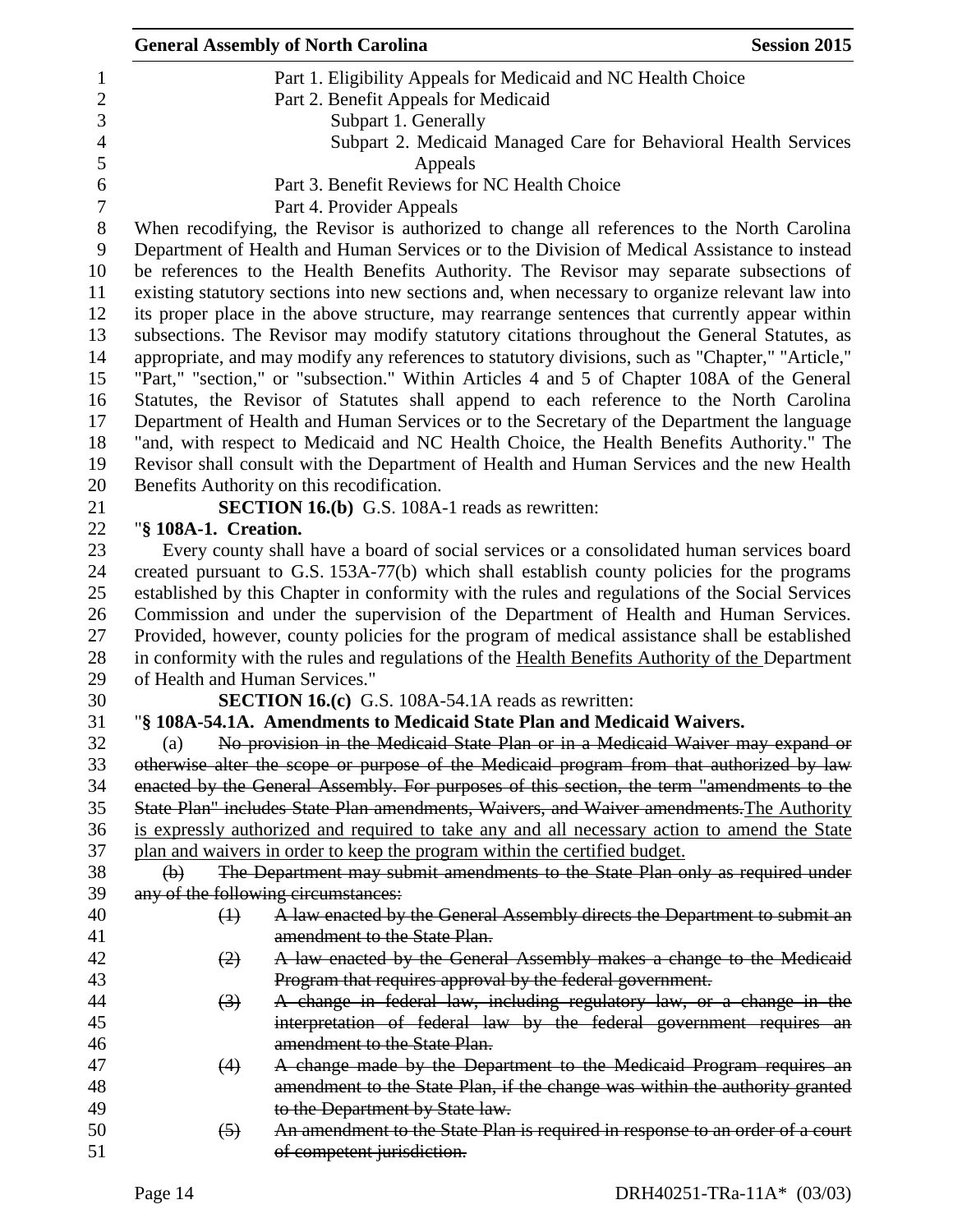|                     | <b>General Assembly of North Carolina</b>                                                                                                                                                        | <b>Session 2015</b> |
|---------------------|--------------------------------------------------------------------------------------------------------------------------------------------------------------------------------------------------|---------------------|
| 1<br>$\overline{2}$ | An amendment to the State Plan is required to ensure continued federal<br>$\left( 6 \right)$<br>financial participation.                                                                         |                     |
| 3                   | Amendments to the State Plan submitted to the federal government for approval<br>(e)                                                                                                             |                     |
| 4                   | shall contain only those changes that are allowed by the authority for submitting an amendment                                                                                                   |                     |
| 5                   | to the State Plan in subsection (b) of this section.                                                                                                                                             |                     |
| 6                   | No fewer than 10 days prior to submitting an amendment to the State Plan to the<br>(d)                                                                                                           |                     |
| 7                   | federal government, the Department shall post the amendment on its Web site and notify the                                                                                                       |                     |
| 8<br>9              | members of the Joint Legislative Oversight Committee on the Health Benefits Authority and<br>the Fiscal Research Division that the amendment has been posted. This requirement shall not         |                     |
| 10                  | apply to draft or proposed amendments submitted to the federal government for comments but                                                                                                       |                     |
| 11<br>12            | not submitted for approval. The amendment shall remain posted on the Department's Web site<br>at least until the plan has been approved, rejected, or withdrawn. If the authority for submitting |                     |
| 13                  | the amendment to the State Plan is pursuant to subdivision $(3)$ , $(4)$ , $(5)$ , or $(6)$ of subsection $(b)$                                                                                  |                     |
| 14                  | of this section, then, prior to submitting an amendment to the federal government, the                                                                                                           |                     |
| 15                  | Department shall submit to the General Assembly members receiving notice under this                                                                                                              |                     |
| 16                  | subsection and to the Fiscal Research Division an explanation of the amendment, the need for                                                                                                     |                     |
| 17                  | the amendment, and the federal time limits required for implementation of the amendment.                                                                                                         |                     |
| 18                  | The Department shall submit an amendment to the State Plan to the federal<br>(e)                                                                                                                 |                     |
| 19                  | government by a date sufficient to provide the federal government adequate time to review and                                                                                                    |                     |
| 20                  | approve the amendment so the amendment may be effective by the date required by the                                                                                                              |                     |
| 21<br>22            | directing authority in subsection (b) of this section. Additionally, if a change is made to the                                                                                                  |                     |
| 23                  | Medicaid program by the General Assembly and that change requires an amendment to the<br>State Plan, then the amendment shall be submitted at least 90 days prior to the effective date of       |                     |
| 24                  | the change as provided in the legislation.                                                                                                                                                       |                     |
| 25                  | Any public notice required under 42 C.F.R. 447.205 shall, in addition to any other<br>(f)                                                                                                        |                     |
| 26                  | posting requirements under federal law, be posted on the Department's Web site. Upon posting                                                                                                     |                     |
| 27                  | such a public notice, the Department shall notify the members of the Joint Legislative                                                                                                           |                     |
| 28                  | Oversight Committee on the Health Benefits Authority and the Fiscal Research Division that                                                                                                       |                     |
| 29                  | the public notice has been posted. Public notices shall remain posted on the Department's Web                                                                                                    |                     |
| 30                  | site."                                                                                                                                                                                           |                     |
| 31                  | <b>SECTION 16.(d)</b> Part 1 of Article 2 of Chapter 108E of the General Statutes,                                                                                                               |                     |
| 32                  | created by the recodification process described in subsection (a) of this section, shall include                                                                                                 |                     |
| 33                  | the following two new sections:                                                                                                                                                                  |                     |
| 34                  | "§ 108E-2-1. General Assembly sets eligibility categories.                                                                                                                                       |                     |
| 35                  | Eligibility categories and income thresholds are set by the General Assembly, and the                                                                                                            |                     |
| 36                  | Authority shall not alter the eligibility categories and income thresholds from those authorized                                                                                                 |                     |
| 37                  | by the General Assembly. The Authority is expressly authorized to adopt temporary and                                                                                                            |                     |
| 38                  | permanent rules regarding eligibility requirements and determinations, to the extent that they                                                                                                   |                     |
| 39                  | do not conflict with parameters set by the General Assembly.                                                                                                                                     |                     |
| 40                  | "§ 108E-2-2. Counties determine eligibility.                                                                                                                                                     |                     |
| 41                  | Counties determine eligibility in accordance with Chapter 108A of the General Statutes."                                                                                                         |                     |
| 42                  | <b>SECTION 16.(e)</b> G.S. 126-5 is amended by adding a new subsection to read:                                                                                                                  |                     |
| 43                  | "§ 126-5. Employees subject to Chapter; exemptions.                                                                                                                                              |                     |
| 44                  |                                                                                                                                                                                                  |                     |
| 45                  | (c13) Except as to G.S. 126-13, 126-14, 126-14.1, 126-14.2, and the provisions of Articles                                                                                                       |                     |
| 46                  | 6, 7, 14, 15, and 16 of this Chapter, the provisions of this Chapter shall not apply to employees                                                                                                |                     |
| 47                  | of the Health Benefits Authority in positions created or vacated after October 1, 2015, except                                                                                                   |                     |
| 48                  | for employees designated by the Board as subject to this Chapter under G.S. 143B-216.95(1)."                                                                                                     |                     |
| 49                  | <b>SECTION 16.(f)</b> G.S. 143B-138.1(a)(3) is repealed.                                                                                                                                         |                     |
| 50                  | <b>SECTION 16.(g)</b> G.S. 143B-153 reads as rewritten:                                                                                                                                          |                     |
| 51                  | "§ 143B-153. Social Services Commission – creation, powers and duties.                                                                                                                           |                     |